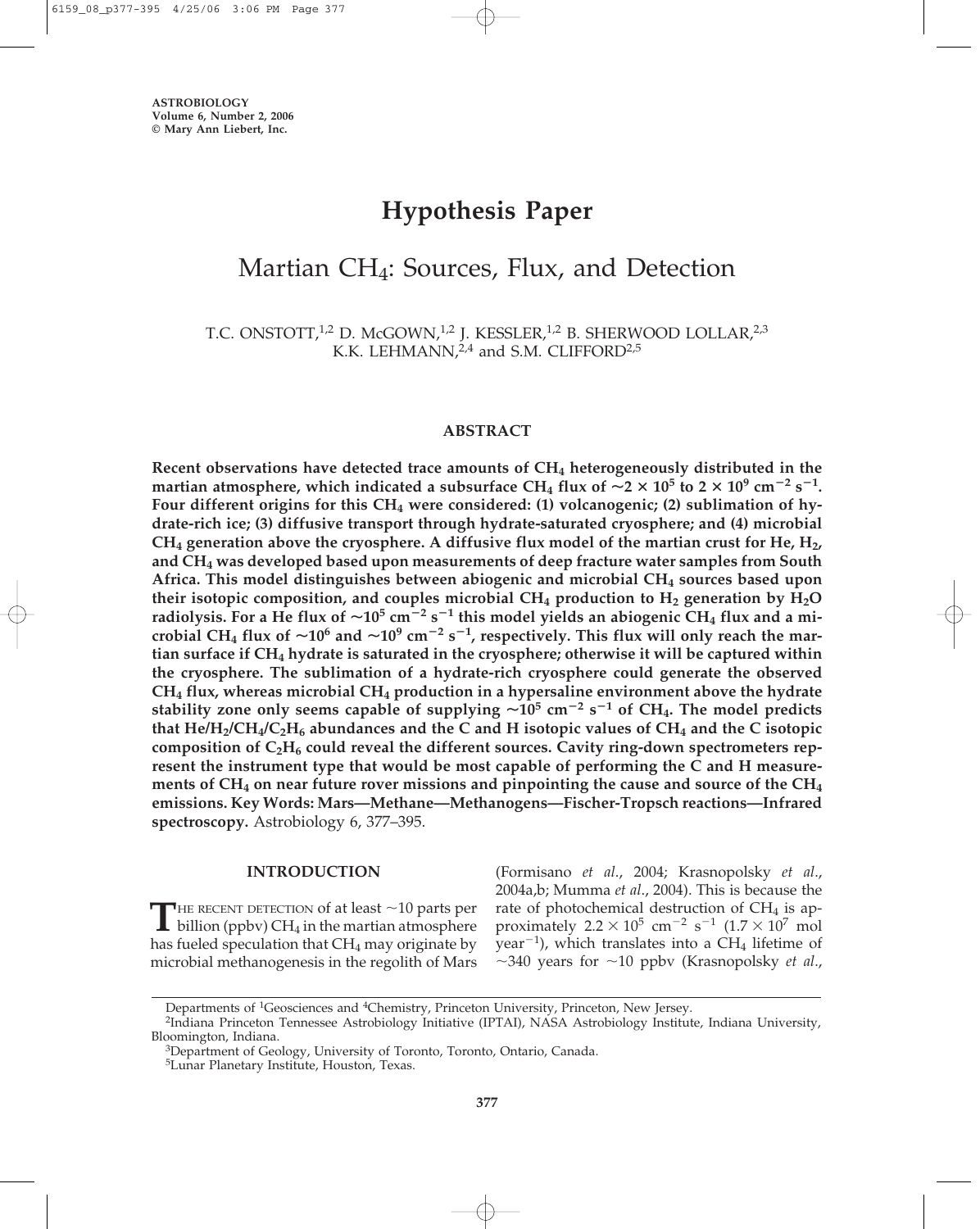2004b). The short lifetime implies an active CH4 source such as autotrophic methanogenesis  $(4H_2 + CO_2 \rightarrow CH_4 + 2H_2O)$  combined with diffusion through the regolith (where production occurs in near-surface brines) or through the underlying cryosphere (where production occurs in a subpermafrost aquifer), the sublimation or depressurization of hydrate-rich ground ice (Max and Clifford, 2000), or recent  $CH_4$ -generating events such as cometary impact (Kress and McKay, 2004), igneous intrusion (Lyons *et al*., 2005), volcanic eruption, or thermally generated gas discharge (Wong and Atreya, 2003). The last three mechanisms appear not to be supported by spacecraft observations and theoretical considerations (Krasnopolsky, 2005).

Satellite and ground-based observations indicate that the martian atmospheric  $CH<sub>4</sub>$  is not uniformly mixed, but concentrated in the equatorial region relative to the polar regions (Mumma *et al*., 2004). Since the horizontal mixing time for the martian atmosphere is  $\sim$ 0.5 years (Krasnopolsky *et al.*, 2004b), this would imply that a  $CH_4$  removal process more rapid than photochemical destruction must also exist. The sink could be some undefined surface oxidation phenomena or biological CH<sub>4</sub> oxidation equivalent to aerobic methanotrophy (CH<sub>4</sub> +  $2O_2 \rightarrow CO_2 + 2H_2O$ ) in terrestrial microorganisms that rely on the trace  $O_2$  in the martian atmosphere [ $\sim$ 1,300 parts per million (ppmv) or  $\sim$ 7  $\times$  10<sup>7</sup> mol (Owen, 1992)]. Regardless of the mechanisms, the spatial heterogeneity in the  $CH<sub>4</sub>$  atmospheric abundance implies that the subsurface  $CH<sub>4</sub>$  flux could be much greater than the  $\sim$ 2  $\times$  10<sup>5</sup> cm<sup>-2</sup> s<sup>-1</sup> required by the photochemical loss rate. An estimated flux is given by the following:

$$
F = \Delta C M_a A / (S_M \tau s_{yr})
$$

where  $\Delta C$  is the range in  $CH_4$  concentration  $\sim$ 100  $\times$  10<sup>-9</sup>,  $M_a$  is the martian atmosphere =  $5.4 \times 10^{17}$  mol, *A* is Avogadro's number = 6.02  $\times$  $10^{23}$  atoms mol<sup>-1</sup>,  $S_M$  is the surface area of Mars =  $0.4 \times 10^{18}$  cm<sup>2</sup>,  $\tau$  is the mixing time in the Martian atmosphere = 0.5 year, and  $s_{vr} = 3.2 \times$ 107 s year-1. This expression yields an estimated CH<sub>4</sub> flux of  $2 \times 10^9$  cm<sup>-2</sup> s<sup>-1</sup>. The H<sub>2</sub> required to produce the  $CH<sub>4</sub>$  could originate in the martian atmosphere by photochemical destruction of  $H_2O$ producing 15 ppmv of  $H<sub>2</sub>$ , which in turn could diffuse into the regolith at a rate of  $9 \times 10^9$  cm<sup>-2</sup> s-<sup>1</sup> (Summers *et al*., 2002). Given the 4:1 stoi-

chiometric ratio of H to C, a  $2 \times 10^9$  cm<sup>-2</sup> s<sup>-1</sup> CH<sub>4</sub> flux should significantly deplete the  $H_2$  concentration of the martian atmosphere.

This article examines whether an alternative  $CH<sub>4</sub>$  source—abiogenic  $CH<sub>4</sub>$ —and an alternative  $H_2$  source—radiolytic  $H_2$  produced in the martian crust—could sustain the recently reported subsurface  $CH_4$  flux. This study first demonstrates the importance of both abiogenic  $CH<sub>4</sub>$  and radiolytic  $H_2$  as the source of CH<sub>4</sub> flux in the South African Precambrian crust of the Witwatersrand Basin. This  $2.9-2.5 \times 10^9$  year old (Ga) basin has not experienced volcanism in  $200 \times 10^6$ years (Myr), and previous reports indicate that subsurface microbial communities are sustained by subsurface generation of  $H_2$  through radiolysis of water (Lin *et al*., 2005b; Sherwood Lollar *et al*., 2005). A coupled reaction and diffusive transport model of this basin calibrated by He flux is used to model He,  $H_2$ , and CH<sub>4</sub> in the martian subsurface and determine whether their rates can explain the estimated martian subsurface  $CH_4$ flux. Four different origins for martian  $CH<sub>4</sub>$  are discussed in the context of this model: (1) volcanogenic; (2) sublimation of hydrate-rich ice; (3) diffusive transport through hydrate-saturated cryosphere; and  $(4)$  microbial CH<sub>4</sub> generation above the cryosphere. This article concludes with a discussion as to how to distinguish between the different  $CH_4$  sources and what is the most capable analytical technology for characterizing the martian  $CH<sub>4</sub>$  in future rover missions.

### **CH4 IN PRECAMBRIAN SHIELDS**

*Isotopic composition of CH4–C4H10 and abiogenic CH4*

To date, the characteristics of abiogenic hydrocarbons on Earth have not been well defined. The earliest reported abiogenic  $CH<sub>4</sub>$  occurrences were those identified by Welhan *et al*. (1979), which were discharging at the East Pacific Rise and very  ${}^{13}C$ -rich due to their mantle-derived carbon source. Mantle-derived carbon sources have also been invoked to explain the <sup>13</sup>C-enriched CH<sub>4</sub> produced by serpentinization at the Zambales ophiolite sequence (Abrajano *et al*., 1988, 1990) and the Lost City Hydrothermal Field (Kelley *et al*., 2005) (Fig. 1).

Not all abiogenic  $CH<sub>4</sub>$  is mantle in origin. In continental crust, such as Precambrian Shield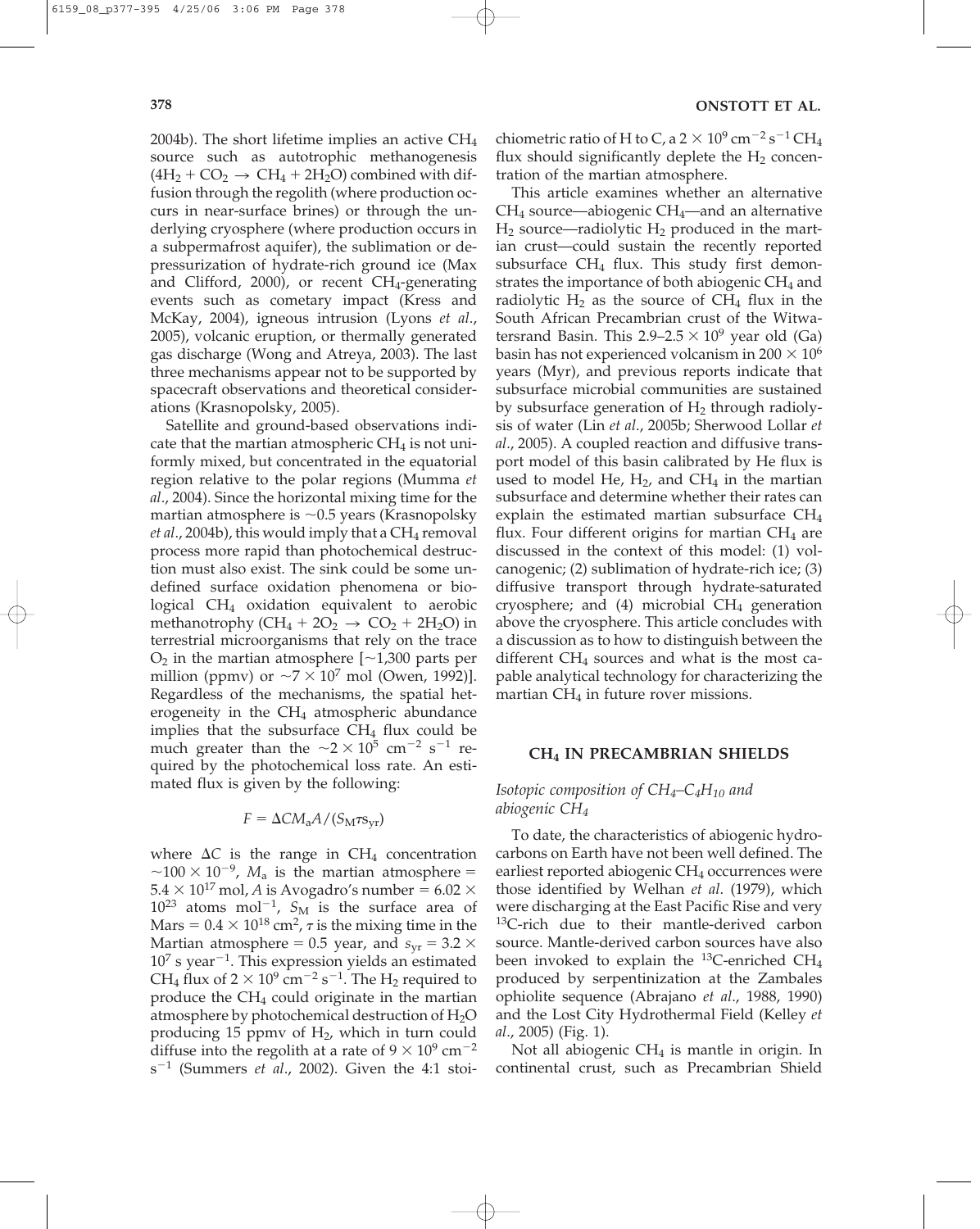

**FIG. 1. C and H isotopic signatures for thermogenic, microbial, and abiogenic sources of CH4 (adapted from Schoell, 1988).** The range of  $\delta^{13}C$  values for suggested abiogenic CH<sub>4</sub> varies significantly depending on local carbon source. Where mantle carbon sources are invoked, highly enriched  $\delta^{13}$ C values have been reported, *e.g.*, East Pacific Rise (EPR) (Welhan and Craig, 1979), serpentinization-related CH4 from the Lost City Hydrothermal Field (LCHF) (Kelley *et al*., 2005), Zambales (Abrajano *et al*., 1988), and Oman ophiolite sequences (Fritz *et al*., 1992). Abiogenic CH4 produced by non-mantle carbon sources produces a wide range of  $\delta^{13}C$  values as shown in experiments (Horita and Berndt, 1999) and Precambrian Shield field site studies (Sherwood Lollar *et al*., 1993a, 2002, 2005). For some of these studies, only <sup>13</sup>C values are available so a range of <sup>13</sup>C values (horizontal lines) rather than plotted data are shown for comparison. The black arrows represent the stable isotope fractionation trend produced by aerobic methanotrophy (Coleman *et al*., 1981; Reeburgh, 2003), the gray arrows represent anaerobic methanotrophy (Alperin *et al*., 1988; Reeburgh, 2003), and the dashed arrow represents photochemical destruction of CH4 (Nair *et al*., 2005).

rocks, processes of gas–water–rock interaction, including serpentinization, Fischer-Tropsch synthesis  $(3H_2 + CO = CH_4 + H_2O)$ , and the metamorphism of carbonate–graphite-bearing rocks  $(2H<sub>2</sub>O + 2C = CH<sub>4</sub> + CO<sub>2</sub>)$  produce abiogenic hydrocarbons. This abiogenic  $CH_4$  possesses  $^{12}C$ rich signatures isotopically lighter than that of mantle-derived CH<sub>4</sub> and reflects local crustal carbon sources (Sherwood Lollar *et al*., 1993a, 2005). Similarly, hydrothermal laboratory experiments have yielded CH<sub>4</sub> depleted in <sup>13</sup>C with a  $\delta^{13}$ C -67‰ Vienna Pee Dee Formation Belemnite standard (VPDB) relative to the source CO*<sup>2</sup>* (Horita and Berndt, 1999) (Fig. 1).

A more rigorous test for distinguishing microbial from abiogenic hydrocarbons moves beyond comparing absolute  $\delta^{13}$ C values of the CH<sub>4</sub> to examining the pattern of stable isotope variation among CH<sub>4</sub>, C<sub>2</sub>H<sub>6</sub>, C<sub>3</sub>H<sub>8</sub>, and C<sub>4</sub>H<sub>10</sub>, as was done for the Murchison meteorite (Yuen *et al*., 1984) and abiogenic hydrocarbons produced in spark discharge experiments (Des Marais *et al*., 1981). Substantial volumes of  $CH<sub>4</sub>$  gas are discharged from fractures and boreholes throughout the Precambrian Shield rocks of Canada, Fennoscandia, and South Africa (Ward *et al*., 2004; Sherwood Lollar *et al*., 1993a, 2002, 2005). Based on measurements of the  $^{13}C$  and <sup>2</sup>H isotope variations in  $CH<sub>4</sub>$  and higher hydrocarbons in Precambrian Shield rock gases, Sherwood Lollar *et al*. (2002, 2005) proposed that an isotopic pattern of C isotope depletion in  ${}^{13}C$  and H isotope enrichment in <sup>2</sup>H from CH<sub>4</sub> to C<sub>4</sub>H<sub>10</sub> was characteristic of abiogenically produced gases. This is based on the hypothesis that during polymerization of  $CH<sub>4</sub>$ to produce higher hydrocarbons there will be a preferential rate of reaction for the light isotopes, which results in the preferential incorporation of  ${}^{12}C$  into the products of the reaction concomitant with a preferential loss of  ${}^{1}H$  (Fig. 2).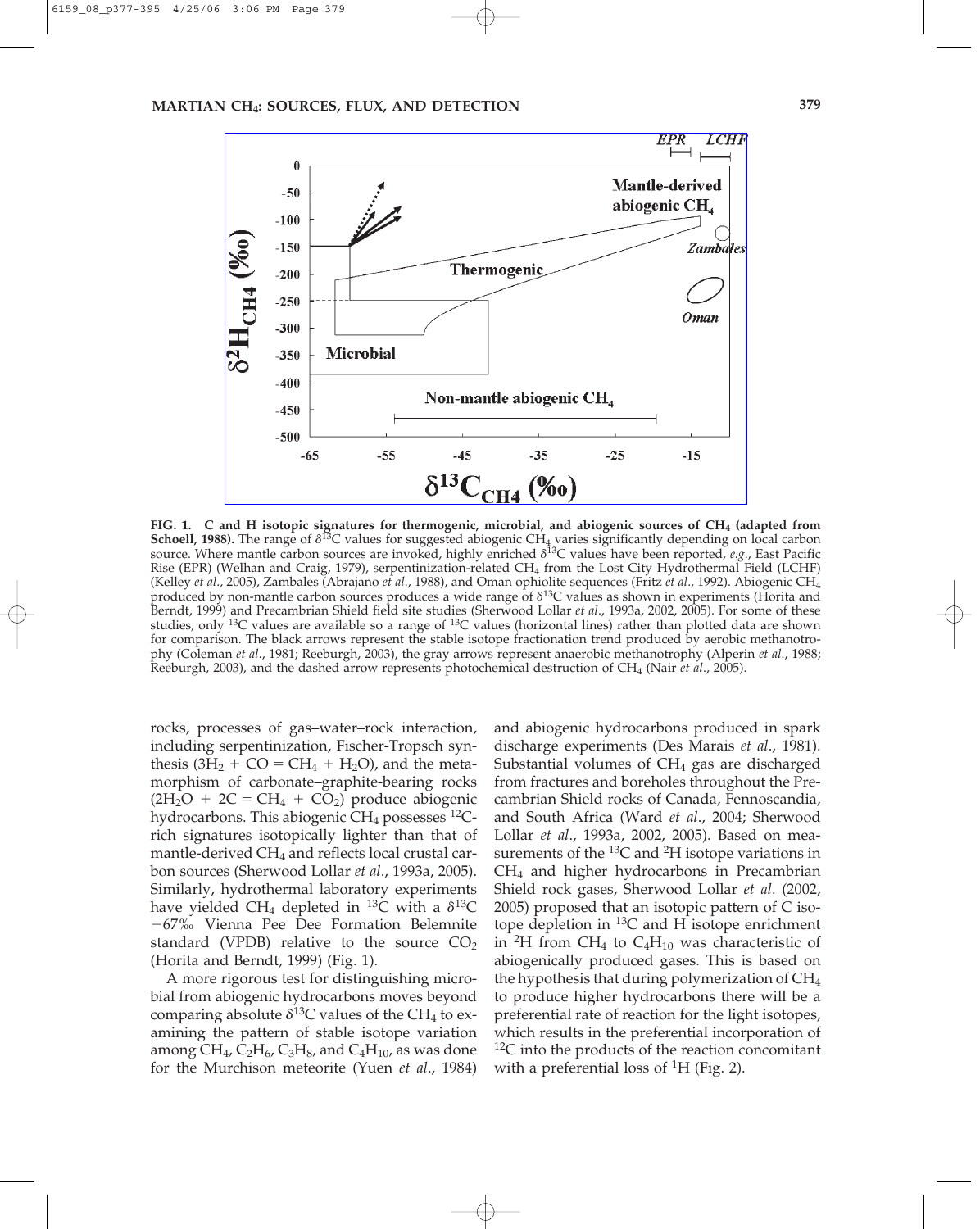

**FIG. 2. The proposed carbon and hydrogen isotope fractionation process during abiogenic polymerization of C2H6 from CH4.** With C addition, a preferential rate of reaction for  ${}^{12}C$  leads to  ${}^{13}C$ -depleted ethane [carbon isotope hypothesis from Des Marais *et al*. (1981)]. With H elimination, a preferential rate of reaction for 1H leads to 2H-enriched ethane [hydrogen isotope hypothesis from Sherwood Lollar *et al*. (2002)].

In the case of the 2.9-Ga Witwatersrand Basin of South Africa, the deep Au mines provide a unique opportunity to examine the regional distribution (350  $\times$  150 km) and vertical distribution (up to 3.3 km depth) of  $CH<sub>4</sub>$  sources and sinks. The data have provided the first picture of the CH4 cycle for stable, Precambrian continental crust that has not experienced recent volcanic activity.

The isotopic composition and concentration of  $H<sub>2</sub>$ , He, and CH<sub>4</sub> to C<sub>4</sub>H<sub>10</sub> hydrocarbons and the sequences of the 16S rDNA were determined for fracture water samples collected at depths ranging from 0.2 to 3.3 km from the Witwatersrand Basin, South Africa (Lippmann *et al*., 2003; Ward *et al*., 2004; Onstott *et al*., 2005). Samples were collected from the southernmost Welkom (shaded squares in Figs. 3–5), easternmost Evander (shaded diamonds in Figs. 3–5), and northernmost Carletonville (shaded triangles in Figs. 3–5) mining regions and from the overlying 2.45-Ga Transvaal



**FIG. 3.** A:  $\delta^2$ H of CH<sub>4</sub> versus H<sub>2</sub> concentration for fracture water samples from the Witwatersrand Basin, South Africa. Samples were collected from the Welkom (shaded squares), Evander (shaded diamonds), and Carletonville (shaded diamonds) mining regions and from the overlying 2.45-Ga Transvaal dolomitic aquifer  $(\times)$ . Correlation coefficient is 0.58. **B:**  $\delta^{13}$ C of  $CH_4$  versus  $H_2$  concentration for fracture water samples from the Witwatersrand Basin, South Africa. Correlation coefficient is 0.32. Gray rectangle delineates the  $H_2$  concentration range for which the  $\Delta G$  of the reaction  $4H_2 + \check{H}^+ + HCO_3^- \rightarrow$ CH<sub>4</sub> + 3H<sub>2</sub>O equals  $-20$  kJ mol<sup>-1</sup>. The  $\Delta G$ is more negative to the right of the gray rectangle and less negative to the left of the gray rectangle.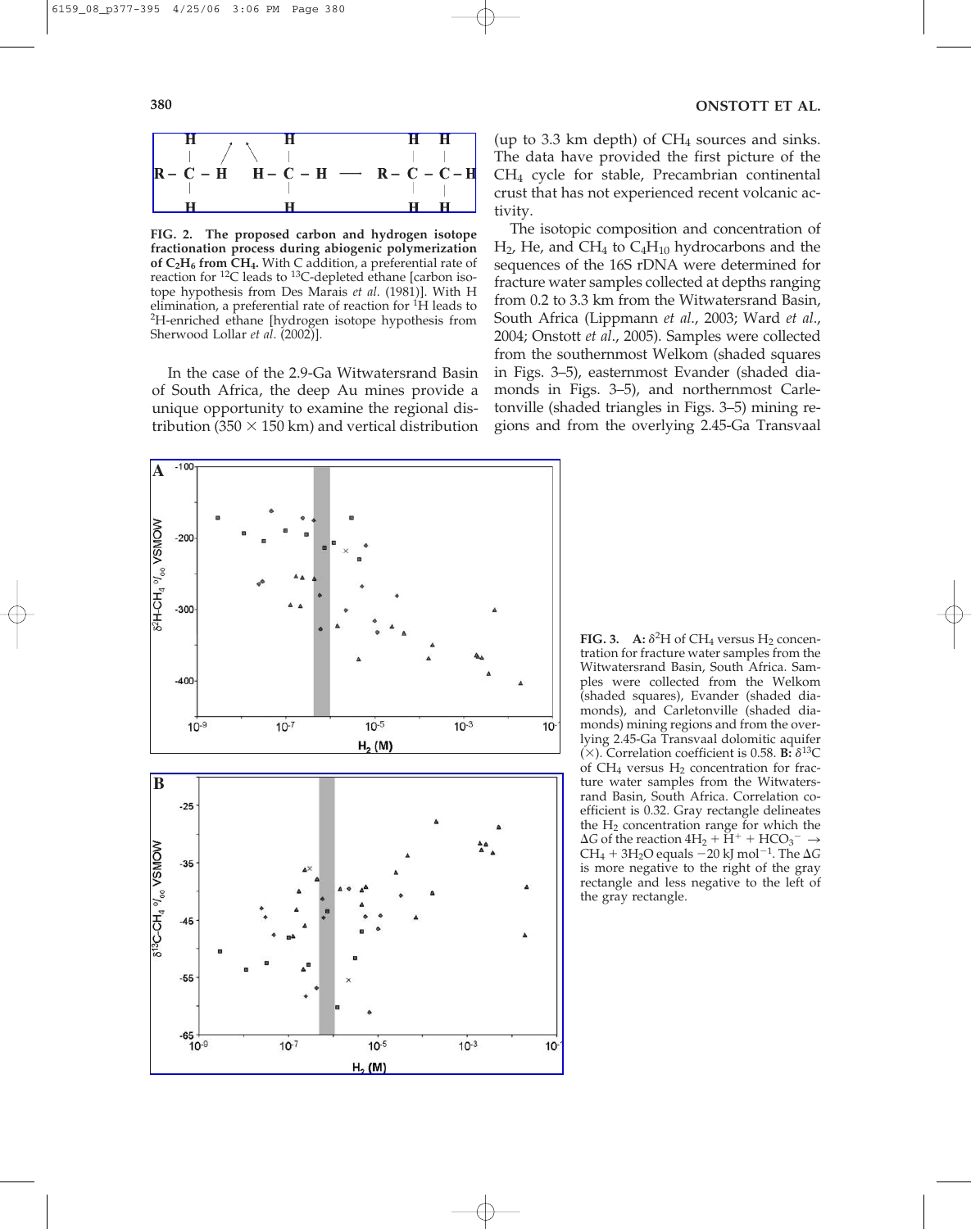**FIG. 4. Methanogenic rate calculated from isotope model (see text for details) versus depth.** Samples were collected from the Welkom (shaded squares), Evander (shaded diamonds), and Carletonville (shaded diamonds) mining regions and from the overlying 2.45-Ga Transvaal dolomitic aquifer  $(X)$ . Error bars represent 1 standard deviation from the average of three different estimates for the methanogenic rate from Eqs. 1, 3 and 4 in the text. Arrows indicates maximum estimate of methanogenic rate tolerated by the isotopic data.



dolomitic aquifer (crosses in Figs. 3–5) and the 250- Ma Karoo coal seams (asterisk in Fig. 4).

As reported by Ward *et al*. (2004) and Sherwood Lollar *et al.* (2005), the CH<sub>4</sub> of the Witwatersrand Basin represents a mixture of methanogenic CH4 and abiogenic CH4. Microbially produced CH4 was characterized by relatively depleted  $\delta^{13}$ C values, enriched  $\delta^2$ H values, and  $CH_4/C_2$  +  $(C_2$  + = ethane + propane + butane) values on the order of  $10^3$ -10<sup>5</sup> (Schoell, 1988; Hunt, 1996). In contrast, the abiogenic component had substantially more  $C_2$ + relative to CH<sub>4</sub>, with  $CH_4/C_2$ + ratios typically <100, and relatively enriched  $\delta^{13}$ C values and depleted  $\delta^2$ H values. Where microbial CH<sub>4</sub> was prevalent, 16S rDNA analyses generally confirmed the presence of methanogenic, sometimes autotrophic, microorganisms (Ward *et al*., 2004).

Many of the Precambrian Shield sites contain substantial concentrations of  $H_2$  (up to 5 mM) and He in addition to hydrocarbon gases (Sherwood Lollar *et al*., 1993a, 2005). Sampling of the same boreholes over several years has shown that the high  $H_2$  levels are not an artifact of drilling but a persistent natural phenomenon in this environment (Sherwood Lollar *et al*., 1993b, 2002). The high He concentrations are caused by the radioactive decay of U and Th (Lippmann *et al*., 2003). Like the hydrocarbon gases, the high quantities of  $H_2$  are likely the product of abiogenic water–rock interactions in these highly impermeable, high rock-to-water ratio environments. Specific  $H_2$ -generating reactions may vary from one geological environment to another, ranging from serpentinization reactions in ultramafic rock (Abrajano *et al*., 1990) to radiolytic decomposition of water in the U-rich continental crust (Lin *et al*., 2005a,b). The association of high  $H_2$  concentrations with a  $^{13}$ C-enriched CH<sub>4</sub> component and low  $H_2$  concentrations with the <sup>13</sup>C-depleted methanogenic component in South Africa suggests that H2-driven autotrophy supports methanogenesis in the deep subsurface (Sherwood Lollar *et al*., 2005).

For Witwatersrand Basin fluids, the relationship between  $H_2$  concentration and the  $\delta^2H$  and  $\delta^{13}C$ values for  $CH_4$  is particularly pronounced (Fig. 3). The fracture water with dominantly abiogenic  $CH_4$ contained millimolar  $H_2$  concentrations, whereas fracture water with dominantly methanogenic  $CH<sub>4</sub>$  yielded micromolar  $H<sub>2</sub>$  concentrations. The presence of methanogenic  $CH_4$  with  $H_2$  concentrations greater than 10 n*M* is still consistent with autotrophic methanogenesis. Though  $CO<sub>2</sub>$ —the dominant electron acceptor—is limited, the environment is not H2 limited (Onstott *et al*., 2005). The minimal energy yield necessary for ATP synthesis  $(-20 \text{ kJ mol}^{-1})$  (Shink, 1997) requires  $H_2$  concentrations of at least 500–1,000 n*M*. This is not the case in marine sediments (Hoehler *et al*., 1998).

## In situ *rates of microbial CH4 production and the abiogenic CH4 flux*

The  $CH<sub>4</sub>$  concentration, isotopic composition, and surface flux for the South African crust were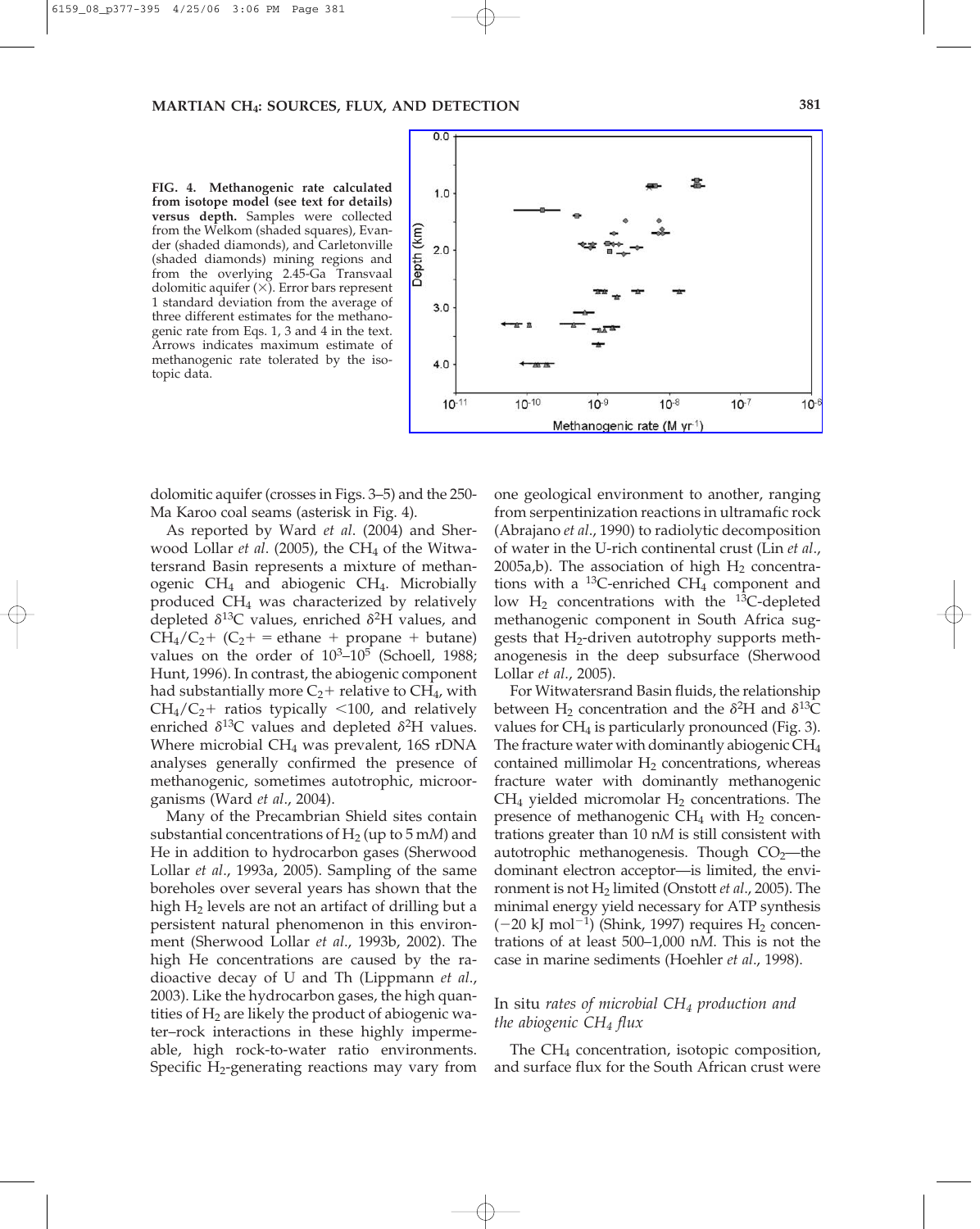

**FIG. 5. H2 versus He concentration for fracture water samples from the Witwatersrand Basin, South Africa.** Samples were collected from the Welkom (shaded squares), Evander (shaded diamonds), and Carletonville (shaded diamonds) mining regions and from the overlying 2.45-Ga Transvaal dolomitic aquifer  $(\times)$ . H<sub>2</sub> concentrations that have been corrected for loss to  $CH_4$  by methanogenesis (open circles) and for loss to  $C_1-C_4$  hydrocarbons by abiotic processes (solid circles) are also plotted for comparison (see text for details). The trend marked Avg. Crust represents the predicted H2 concentration from radiolysis of pore water (Spinks and Woods, 1990) and the He concentration in the pore water assuming that 0% of the  $\alpha$  particles from U and Th decay are retained by the mineral phases and that all of them diffuse into the pore water from the continental crust with 1% porosity and K, U, and Th concentrations of 3.4%, 2.8 ppm, and 10.8 ppm, respectively. The trend marked Lippmann et al. 2003 represents the predicted  $H_2$  yield from radiolysis of pore water for continental crust with 1% porosity and K, U, and Th concentrations of 3.4%, 520 ppm, and 10.8 ppm, respectively. The trend marked Lin et al. 2005a represents the predicted H<sub>2</sub> concentration from radiolysis of pore water using the same crustal composition as Lippmann *et al.* (2003) but with the experimentally determined H2 yield of Lin *et al*. (2005a). The trend marked 100% is the same as the Average Crust trend, but assumes that 100% of the  $\alpha$  particles released within the mineral phases are retained and not lost by diffusion to the pore water.

modeled using an approach similar to that employed by Lippmann *et al*. (2003) to determine the He age of fracture water and interpret the  $H_2$  and CH<sub>4</sub> data. The modeled CH<sub>4</sub> concentration, <sup>T</sup>CH<sub>4</sub>, assumed to represent the sum of abiogenic CH4 flux and microbial CH4 generated *in situ*, is given by:

$$
{}^{T}CH_{4} = {}^{He}t\{[J_{CH_{4}}/(\theta \rho_{w} z)] + [P_{CH_{4}}]\}\qquad (1)
$$

where  $J_{CH_4}$  is the abiogenic CH<sub>4</sub> flux (mol dm<sup>-2</sup>) year<sup>-1</sup>),  $\theta$  is the porosity (0.5–2%), *z* is depth (dm),  $P_{\text{CH}_4}$  is the rate of methanogenesis (*M* year<sup>-1</sup>), and He*t* is the He age of the fracture water and is given by the equation from Lippmann *et al*. (2003):

$$
{}^{He}t = [He]/\{[J_{He}/(\theta \rho_w z)] + [\gamma He(1 - \theta \rho_r/\theta \rho_w)P_{He}]\} (2)
$$

where [He] is the measured He concentration in the fracture water,  $J_{\text{He}}$  is the He flux,  $\rho_{\text{w}}$  is the fracture water density,  $\rho_r$  is the rock matrix density,  $\gamma$ He is the fraction of He produced in the minerals that is released into the pore water, and *P*<sub>He</sub> is the *in situ* production rate of He. For the Witwatersrand Basin, Lippmann *et al*. (2003) used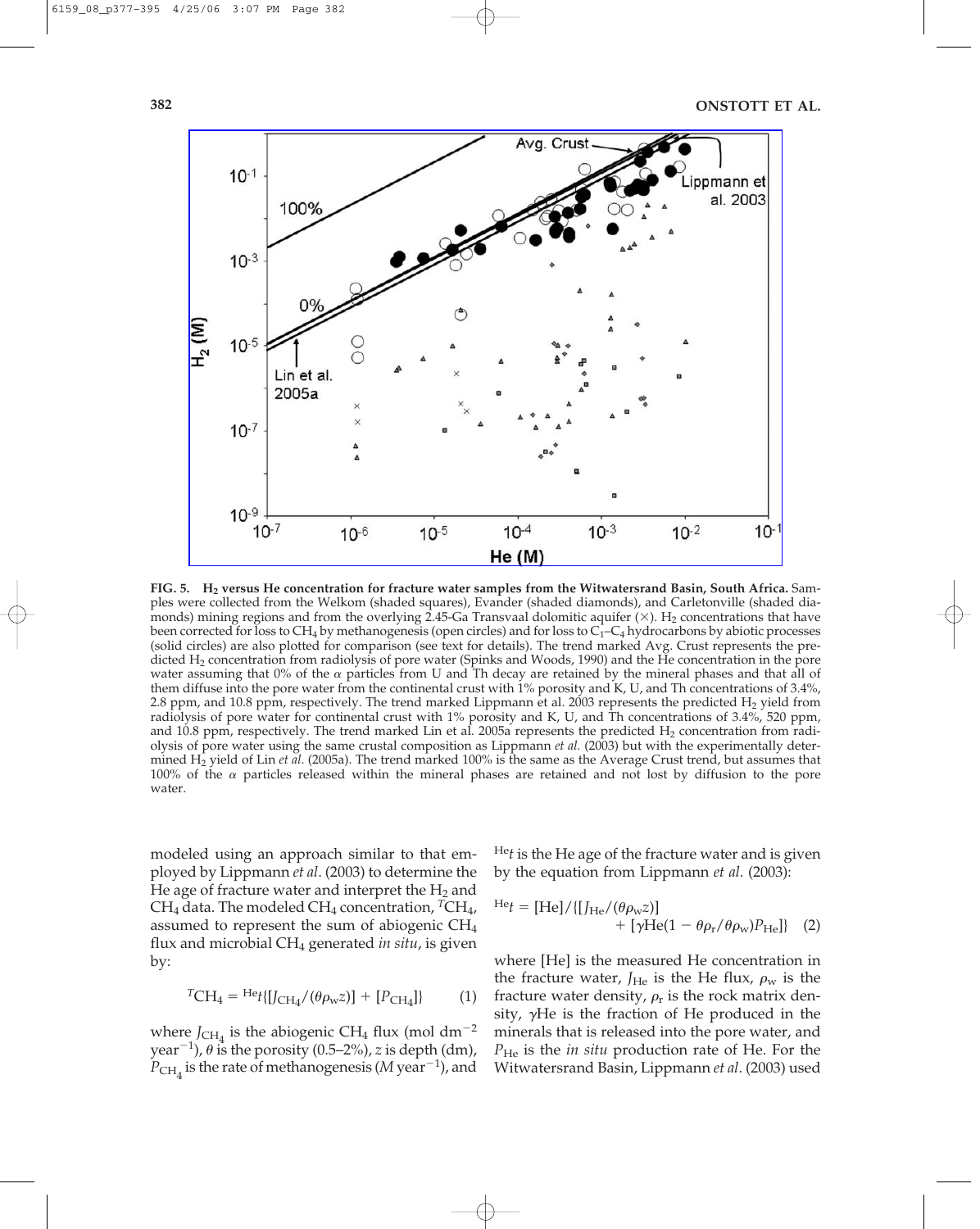$J_{\text{He}} = 1.6 \times 10^{-8} \text{ mol } \text{dm}^{-2} \text{ year}^{-1} (3.1 \times 10^{6})$ cm<sup>-2</sup> s<sup>-1</sup>),  $\rho_{\rm w}$  = 0.98–1.03 kg dm<sup>-3</sup>,  $\rho_{\rm r}$  = 2.65–2.70 kg dm<sup>-3</sup>, and  $P_{\text{He}} = 7.6 \times 10^{-12} - 7.4 \times 10^{-10} \text{ mol}$ dm<sup>-3</sup> year<sup>-1</sup> (1.5  $\times$  10<sup>2</sup>-1.4  $\times$  10<sup>4</sup> cm<sup>-3</sup> s<sup>-1</sup>). The range in  $P_{\text{He}}$  reflects the range in U concentrations in the rock strata. We calculated that the  $\gamma$ He is  $\sim$ 0.6%, given the 1% porosity (*i.e.*, the mean free path of the  $\alpha$  particle, 10–50  $\mu$ m, greatly exceeds that of the rock pore size,  $< 0.15 \mu m$ based upon Hg porosimetry data) and the relatively lower stopping power of water compared with that of silicates. Lippmann *et al*. (2003) argued that  $\gamma$ He is ~100%, because the ambient temperature of the rock strata bounding the fractures ranged from 40°C to 60°C, a temperature range that falls within the closure temperature range of the U-bearing minerals (Shuster *et al*., 2004). Lippman *et al*. (2003) assumed that since the rock strata have been at this temperature range for 35 Myr (Omar *et al*., 2003), almost all of the He would have diffused out of the U-bearing mineral and into the pore water, making  $\gamma$ He effectively  $\sim$ 100%.

The microbial  $CH_4$  production rate was also constrained by the isotopic composition of the CH4, which is given by the following expressions:

$$
\delta^2 H - CH_4 = H_{\rm} \times \{ [J_{\rm CH_4}/(\theta \rho_{\rm w} z) \times \delta^2 H_{\rm CH_4 A}] + [P_{\rm CH_4} \times \delta^2 H_{\rm CH_4 B}] \} / {}^T \rm CH_4
$$
 (3)

$$
\delta^{13}C - CH_4 = ^{\text{He}_{t}} \times \{ [J_{\text{CH}_{4}}/(\theta \rho_{\text{w}}z) \times \delta^{13}C_{\text{CH}_{4}\text{A}}] + [P_{\text{CH}_{4}} \times \delta^{13}C_{\text{CH}_{4}\text{B}}] \} / ^{T}\text{CH}_{4} \quad (4)
$$

where  $\delta^2 H_{\text{CH}_4\text{A}}$  and  $\delta^{13}\text{C}_{\text{CH}_4\text{A}}$  are the isotopic compositions of the abiogenic  $CH<sub>4</sub>$  component (Fig. 3) and  $\delta^2 H_{\text{CH}_4B}$  and  $\delta^{13}C_{\text{CH}_4B}$  are the isotopic compositions of the microbial  $CH<sub>4</sub>$  (Fig. 3). Equations 1, 3, and 4 were solved simultaneously for the  $P_{\text{CH}_4}$  for each sample, the abiogenic CH<sub>4</sub> flux  $J_{\text{CH}_{4'}}$  and the isotopic composition of the microbial and abiogenic CH4. The data were best fit  $(\chi^2 = 0.2)$  by an abiogenic CH<sub>4</sub> isotopic composition of  $\delta^2 H_{\text{CH}_4A} = -360\%$  and  $\delta^{13}C_{\text{CH}_4A} =$ -30‰; a microbial CH4 isotopic composition of  $\delta^2$ H<sub>CH<sub>4</sub>B</sub> = -220‰ and  $\delta^{13}$ C<sub>CH<sub>4</sub>B = -65‰; and</sub> an abiogenic CH<sub>4</sub> flux of  $8.9 \times 10^{-8}$  mol dm<sup>-2</sup> year<sup>-1</sup> (1.8  $\times$  10<sup>7</sup> cm<sup>-2</sup> s<sup>-1</sup>). For these model parameters the *in situ* microbial CH<sub>4</sub> production rates ranged from  $\leq 10^{-10}$  to  $10^{-7}$  mol dm<sup>-3</sup> year<sup>-1</sup> ( $\leq$ 2  $\times$  10<sup>3</sup> to 2  $\times$  10<sup>6</sup> cm<sup>-3</sup> s<sup>-1</sup>). The lowest rates represent maximum estimates for the deepest  $CH_4$  gas samples, which were isotopically indistinguishable from abiogenic CH4. Despite the fact that the fracture water samples come from three different mining regions that are separated by a distance of hundreds of kilometers and encompass a wide range of aqueous geochemical compositions, the methanogenic rates from different regions overlapped when plotted versus depth and displayed an exponential decline with depth (Fig. 4).

The slow rates of methanogenesis from  $CO<sub>2</sub>$  reduction and  $H_2$  consumption imply a long-term  $H_2$  source. When  $H_2$  concentrations were compared with that of He for fracture water samples from the Witwatersrand Basin (Fig. 5), the  $H_2$  concentration exhibited no obvious correlation with the fracture water age. When  $H_2$  concentrations were corrected, however, for the loss to CH4 by methanogenesis (open circles in Fig. 5) and for loss to  $C_1-C_4$  hydrocarbons by abiogenic processes (solid circles in Fig. 5), they exhibited a distinct positive correlation with He concentrations, *i.e.*, the  $H_2$  concentrations increased as the fracture water age increased. Lin *et al*. (2005b) have shown that these corrected  $H_2$  concentrations are consistent with a radiolytic source mechanism for the  $H_2$ . The He effectively acts as a dosimeter for the  $\alpha$  dose if one assumes that 0% of the He generated by the decay of U- and Thbearing minerals remains in the minerals ( $\gamma$ He = 1). The predicted trend is not significantly altered whether one uses the radiolytic yield for pure oxygenated water (Spinks and Woods, 1990) or that of saline anaerobic water (marked as Lin *et al*., 2005a in Fig. 5). Nor do drastic variations in the  $(U + Th)/K$  ratio of the rock from  $7 \times 10^{-9}$ to  $3 \times 10^{-7}$  (Lippmann *et al.*, 2003) significantly affect the predicted  $H_2$  versus He trend even though they do affect the production rates. Variations in the porosity between 0.01% and 5% change the relative production rates of  $H_2$  and He by less than 10%. The relationship between  $H_2$ and He is affected, however, by how much He is retained by the U-bearing minerals. If 100% of the  $\alpha$  particles released within the mineral phases are retained and not lost by diffusion to the pore water then the  $H_2$ /He ratio increases by  $\sim$ 100 (100%) in Fig. 5).

## *He-, H2-, and CH4-coupled flux model for South Africa*

To determine whether the radiolytic production of  $H_2$  was sufficient to support the observed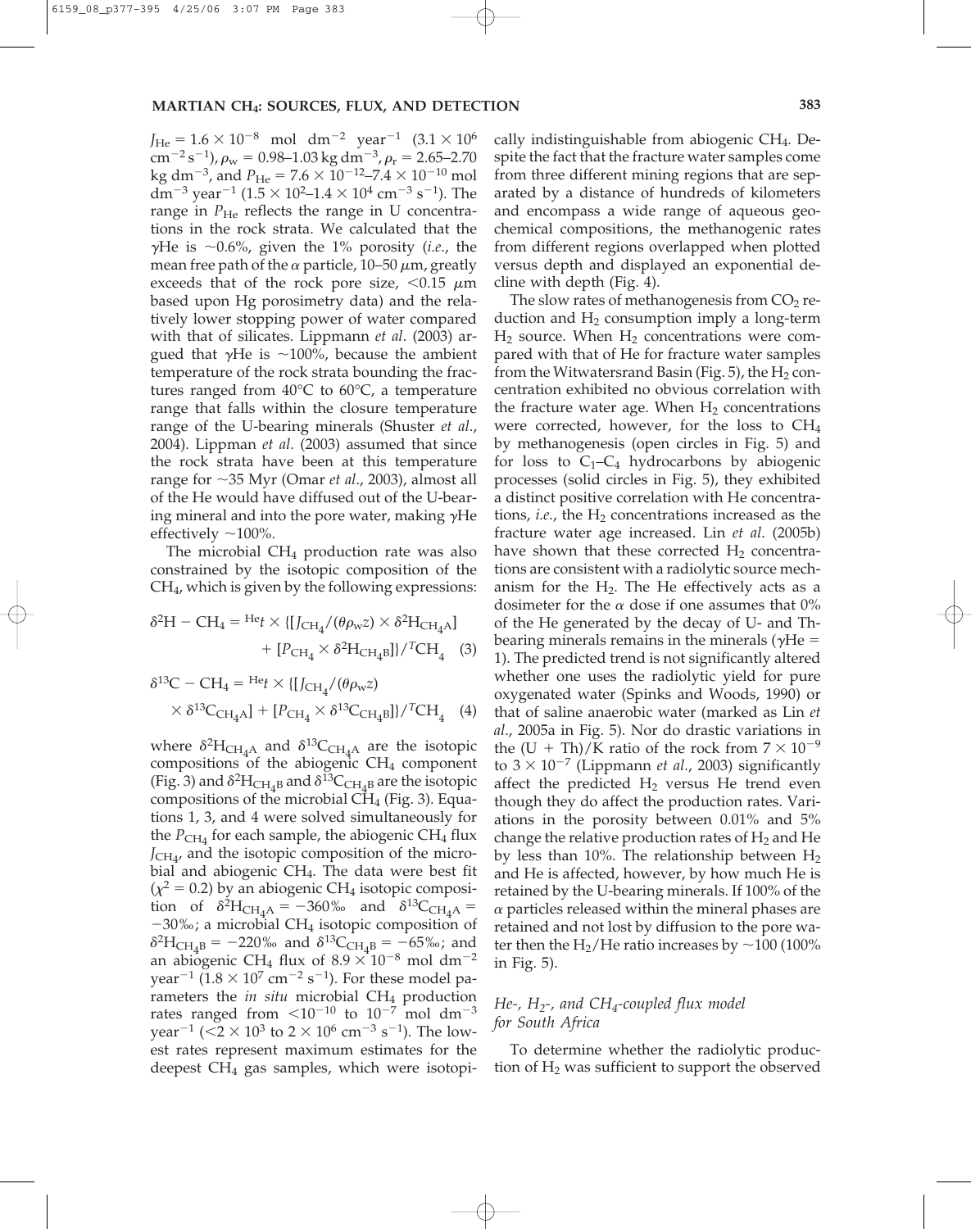*in situ* microbial CH<sub>4</sub> production rates, the subsurface fluxes of He,  $H_2$ , and CH<sub>4</sub> were modeled for a 5-km-thick crust with diffusive flux coupled to *in situ* generation and consumption (MatLab version 7.1, The MathWorks, Inc., Natick, MA). The diffusion parameter for He in water was derived from Lipmann *et al*. (2003), and the diffusion parameters for  $H_2$  and  $CH_4$  in water were obtained from Cussler (1985) (Table 1). The matrix diffusivities were corrected for a porosity that varied with depth exponentially from a maximum of 2% and an  $e^{-1}$  decay parameter of 1.5 km. The diffusivities in water were also corrected for temperature and water viscosity using the geothermal gradient of 10°C km-<sup>1</sup> (Omar *et al*., 2003). The kilometer scale diffusivity was treated as a 50:50 mixture of diffusion through water and matrix diffusion by the following approximation:

$$
D_{\text{bulk}} = 0.5 \ \theta D_{\text{w}} + 0.5 \ D_{\text{w}}
$$

This expression emulates fast diffusion through interconnected fracture networks with a fracture spacing of  $\sim$ 100 m and follows the He gas transport models of the Stripa granite (Andrews *et al*., 1989). The surface concentrations of He,  $H_2$ , and CH4 were assumed to be zero.

Three models for He *in situ* generation and basal flux were tested. The first model is from Lipmann *et al*. (2003), has no basal flux of He, and relies strictly upon an He *in situ* generation rate of  $3.2 \times 10^{-13}$ mol dm<sup>-3</sup> year<sup>-1</sup> (Table 1), which corresponds to an average U concentration of 20 ppm and yields fracture water ages of tens to hundreds of millions of years. The second model is also from Lipmann *et al.* (2003) and uses a basal He flux of  $1.6 \times 10^{-8}$ mol dm<sup>-2</sup> year<sup>-1</sup> (3.1  $\times$  10<sup>6</sup> cm<sup>-2</sup> s<sup>-1</sup>) and an He *in situ* generation rate of  $4.2 \times 10^{-12}$  mol dm<sup>-3</sup> year<sup>-1</sup> (Table 1), which corresponds to an average U concentration of 300 ppm and yields fracture water ages of 1 to tens of millions of years (marked as Lippmann *et al*., 2003 in Fig. 5). The third model utilizes an He *in situ* generation rate of  $7.6 \times 10^{-14}$  mol  $dm^{-3}$  year<sup>-1</sup> (Table 1), which corresponds to an average continental crust U concentration of 3 ppm and a basal He flux of  $8.9 \times 10^{-8}$  mol dm<sup>-2</sup> year<sup>-1</sup>  $(1.5 \times 10^5 \,\mathrm{cm}^{-2} \,\mathrm{s}^{-1})$ , and yields fracture water ages very similar to the second model (marked as Avg. Crust in Fig. 5). A Th concentration of the average continental crust (10.4 ppm) was used for all three models. In all three models the release of He from the mineral matrix was increased from 0.6% to 100% to simulate diffusive loss from the minerals to the pore water as the temperature increased with depth from  $20^{\circ}$ C to  $70^{\circ}$ C.

The CH4 mixing model was evaluated for all three models. Because the second and third model yielded similar  $He$ <sup>*He*</sup>*t*, their basal CH<sub>4</sub> flux was set equal to the  $8.9 \times 10^{-8}$  mol dm<sup>-2</sup> year<sup>-1</sup> abiogenic  $CH<sub>4</sub>$  flux derived in the calculations above, which were based upon the He parameters of the second model (Table 1). The first model, which possessed much greater He*t* values, yielded a lower abiogenic flux of  $2.2 \times 10^{-9}$  mol dm<sup>-2</sup> year<sup>-1</sup> (4.4  $\times$  10<sup>3</sup> cm<sup>-2</sup> s<sup>-1</sup>).

A least squares fit of the data in Fig. 4 yielded the following expression for the *in situ* microbial CH4 generation rate:

$$
P_{\text{CH}_4} \text{ (mol dm}^{-3} \text{ year}^{-1)}
$$
  
= 1.2 × 10<sup>-10</sup> e<sup>(-0.0005z)</sup> (5)

For the third model the expression was  $3.0 \times$  $10^{-10}e^{(-0.0010z)}$ . For the first model with the much greater <sup>He</sup>t values, the *in situ* microbial CH<sub>4</sub> generation rate was much less,  $5.4 \times 10^{-12} e^{(-0.0004z)}$ (Table 1).

The basal  $H_2$  flux was assumed to be zero. The *in situ* radiolytic H<sub>2</sub> generation rate was based on the model of Lin *et al.* (2005a), the radiolytic  $H_2$ 

| <b>Species</b>  | $D_w$ $m^2$ year <sup>-1</sup>                                        | Model | In situ production rate<br>$(mol \ dm^{-3} year^{-1})$ | Basal flux<br>$(mod \, dm^{-2} \, year^{-1})$ |
|-----------------|-----------------------------------------------------------------------|-------|--------------------------------------------------------|-----------------------------------------------|
| He              | 25.8 $e^{[-11,700/(7.948\times T)]}$                                  |       | $3.2 \times 10^{-13}$                                  |                                               |
|                 |                                                                       |       | $4.2 \times 10^{-12}$                                  | $1.6 \times 10^{-8}$                          |
|                 |                                                                       | 3     | $7.6 \times 10^{-14}$                                  | $8.9 \times 10^{-8}$                          |
| H <sub>2</sub>  | $4.35 \times 10^{-13} T / (6 \pi \mu 5.45 \times 10^{-9})^{\text{a}}$ |       | $3.2 \times 10^{-11}$                                  |                                               |
|                 |                                                                       |       | $4.2 \times 10^{-10}$                                  |                                               |
|                 |                                                                       | 3     | $8.6 \times 10^{-12}$                                  |                                               |
| CH <sub>4</sub> | $4.35 \times 10^{-13} T / (6 \pi \mu 1.65 \times 10^{-8})$            |       | $5.4 \times 10^{-12} e^{(-0.0004z)}$                   | $2.2 \times 10^{-9}$                          |
|                 |                                                                       |       | $1.2 \times 10^{-10}$ e <sup>(-0.0005z)</sup>          | $8.9 \times 10^{-8}$                          |
|                 |                                                                       | 3     | $3.0 \times 10^{-10} e^{(-0.0010z)}$                   | $8.9 \times 10^{-8}$                          |

TABLE 1. MODEL PARAMETERS FOR THE SOUTH AFRICAN CRUST

 $^a\mu$  = viscosity of water at temperature *T*.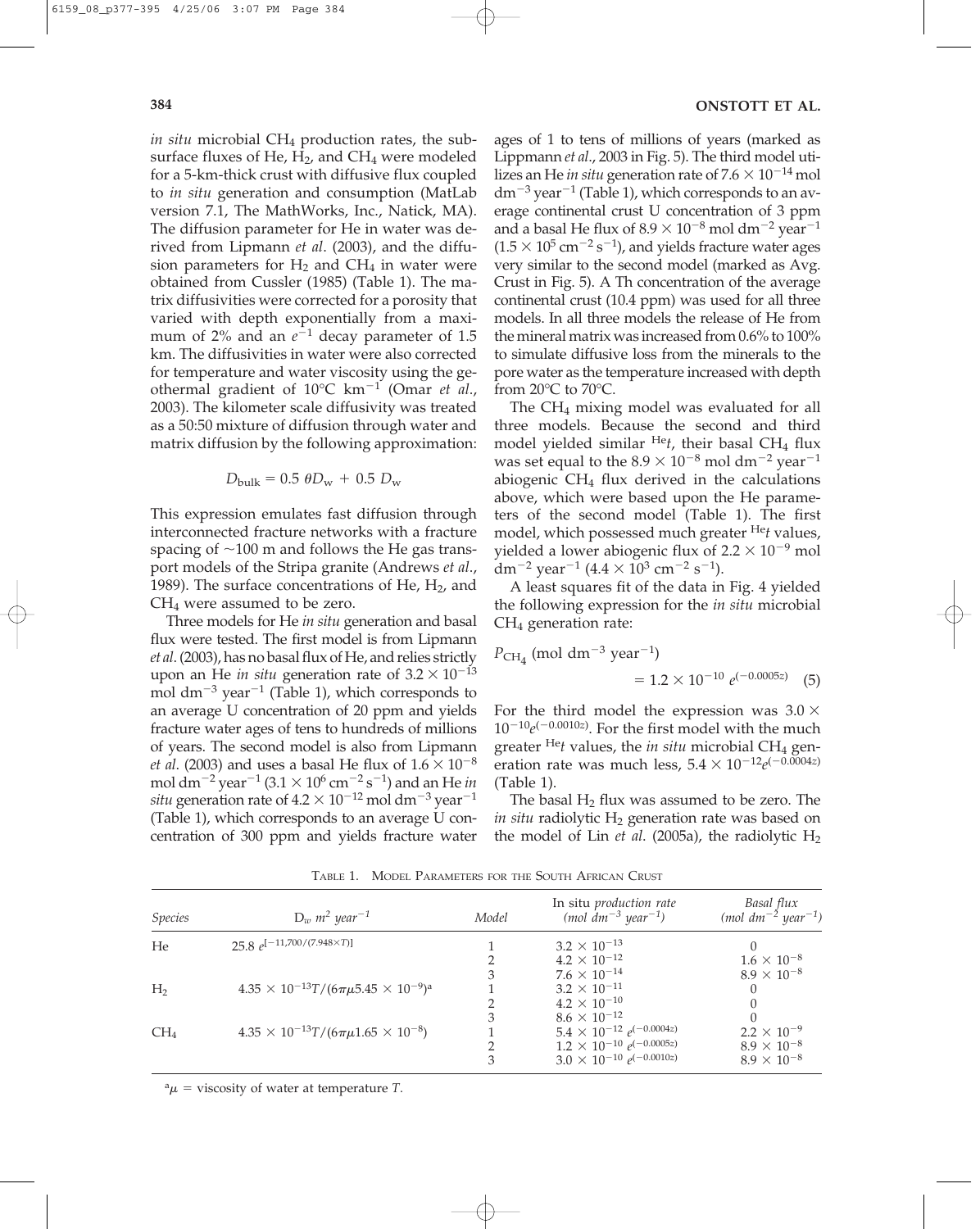yield of Lin *et al*. (2005a), the U and Th concentrations for the three models stated above, the K concentration for the average continental crust of 3.4%, and the porosity stated above. The *in situ* radiolytic  $H_2$  generation rates ranged from  $8.6 \times 10^{-12}$  mol  $dm^{-3}$  year<sup>-1</sup> for the first model (lowest U content) to  $4.2 \times 10^{-10}$  mol dm<sup>-3</sup> year<sup>-1</sup> for the second model (highest U content) (Table 1). The model also assumed that the *in situ*  $H_2$  consumption rate was four times that of the *in situ* microbial CH<sub>4</sub> production rate given the reaction stoichiometry.

The second and third models yielded a  $(H_2 +$  $CH<sub>4</sub>$ /He concentration ratio of  $~50$ , whereas the first model yielded a  $(H_2 + CH_4)/He$  concentration ratio of  $\sim$ 75. Both values are consistent with the observed trend in  $(H_2 + CH_4)/He$  (Fig. 5). Not surprisingly, the model results indicated that the *in situ* He generation rate in the top 5 km accounted for 99% of the surface flux of He, which varied from  $1 \times 10^{-8}$  to  $5 \times 10^{-7}$  mol dm<sup>-2</sup> year<sup>-1</sup> (2  $\times$  10<sup>6</sup>-1  $\times$  $10^8 \,\mathrm{cm}^{-2} \,\mathrm{s}^{-1}$ ) for models 3 and 2, respectively. The *in situ* microbial CH<sub>4</sub> production rates increased the surface CH<sub>4</sub> flux to  $\sim$   $10^{-7}$  to  $10^{-5}$  mol dm<sup>-2</sup> year<sup>-1</sup>  $(2 \times 10^{7} - 2 \times 10^{9} \text{ cm}^{-2} \text{ s}^{-1})$  for models 1 and 3, respectively. The model also demonstrated that the *in situ* H<sub>2</sub> generation rate more than sufficed to support the estimated microbial  $CH_4$  production rates and still yielded a surface flux of  $\sim$ 10<sup>-6</sup>-5  $\times$  10<sup>-5</sup> mol dm<sup>-2</sup> year<sup>-1</sup> (2 × 10<sup>8</sup>-1 × 10<sup>10</sup> cm<sup>-2</sup> s<sup>-1</sup>) for models 3 and 2, respectively. Obviously such a surface flux is not observed as other electron-accepting microbial reactions quickly consume the  $H_2$ . It is also possible that the abiogenic  $CH<sub>4</sub>$  is not rising from a deeper, hotter source as assumed in our model, but is forming within the upper 5 km of South African crust. Finally, the modeled  $CH_4$  surface flux has to be considered a minimum estimate because our original model did not attempt to quantify any  $CH_4$  oxidation rates even though the 16S rDNA sequences for both aerobic and anaerobic methane oxidizers have been detected in the shallowest groundwater boreholes.

## **RELEVANCE TO THE ORIGIN OF MARTIAN CH4**

As a conservative tracer, He provides a means of relating our South African crustal model to the conditions on Mars. The He abundance in the lower martian atmosphere was originally estimated to be  $\sim$ 1 ppm with an average lifetime of  $5 \times 10^4$  years due to loss to space at a rate of 1.8  $\times$  $10^5$  cm<sup>-2</sup> s<sup>-1</sup> (1.4  $\times$  10<sup>7</sup> mol year<sup>-1</sup>) (Krasnopolsky *et al*., 1994). This loss rate was presumed to be balanced by a subsurface flux of comparable value. Krasnopolsky and Gladstone (1996) revised the He abundance upward to  $\sim$ 4  $\pm$  2 ppm, but kept the same subsurface flux and calculated an average lifetime of  $13 \times 10^4$  years (Krasnopolsky and Gladstone, 2005) while invoking an additional solar  $\alpha$  flux to explain the greater He abundance in the martian atmosphere. Recent papers that seek to constrain the origin of the martian  $CH<sub>4</sub>$  have ignored He subsurface flux from the martian crust (Krasnopolsky, 2005; Krasnopolsky and Gladstone, 2005), citing the lack of recent volcanism as justification for this assumption. Significant crustal He flux in the absence of volcanism has been documented for many places on Earth, including the South African Precambrian shield (Lippmann *et al*., 2003). For the remainder of this paper we will assume that the modeled martian He subsurface flux of  $1-3 \times 10^5$  cm $^{-2}$  s $^{-1}$  ( $1-3 \times 10^7$  mol year $^{-1}$ ) (Krasnopolsky and Gladstone, 1996) is still applicable.

In the Witwatersrand Basin, the ratio of the surface abiogenic CH<sub>4</sub> flux to He surface flux varied from  $\sim$ 10 to 1 in the three models. If we apply the same ratios to the martian subsurface He flux, the corresponding martian subsurface abiogenic CH<sub>4</sub> flux would be  $\sim 2 \times 10^5 - 2 \times 10^6$  cm<sup>-2</sup> s<sup>-1</sup>  $(0.2-1.5 \times 10^8 \,\text{mol} \,\text{year}^{-1})$ . Although this flux can sustain the photochemical loss rate of  $CH<sub>4</sub>$  from the martian atmosphere, it is less than the  $\sim$ 2  $\times$  $10^9$  cm<sup>-2</sup> s<sup>-1</sup> of subsurface CH<sub>4</sub> flux required by the nonuniform  $CH_4$  concentrations. If one considers the combined abiogenic and microbial South African CH<sub>4</sub> flux, the CH<sub>4</sub>/He flux ratio is 10–20, and the corresponding martian  $CH<sub>4</sub>$  flux would be  $2-4 \times 10^6$  cm<sup>-2</sup> s<sup>-1</sup> (1.5–3.0  $\times$  10<sup>8</sup> mol  $year^{-1}$ ).

For abiogenic CH<sub>4</sub> generated by serpentinization of modern or ancient ocean crust, the ratio of CH<sub>4</sub> and H<sub>2</sub> to He ranges from  $\sim$ 200 to 200,000 (Fig. 6) (Abrajano *et al*., 1988; Seyfried and Mottl, 1995). By applying this ratio to the martian subsurface He flux, the corresponding martian subsurface abiogenic CH<sub>4</sub> flux would be  $\sim$ 2.5  $\times$  $10^7$ – $5.0 \times 10^{10}$  cm $^{-2}$  s $^{-1}$  (1.9  $\times$   $10^9$ –3.8  $\times$   $10^{12}$  mol year-1). Oxidation of Fe-bearing olivine or pyroxene in basalt by water can potentially generate significant  $H_2$  that could sustain abiogenic and microbial  $CH_4$  production (Stevens and McKinley, 1995; Wallendahl and Treiman, 1999). The rates for these reactions increase with temperature in the presence of liquid  $H_2O$  (Oze and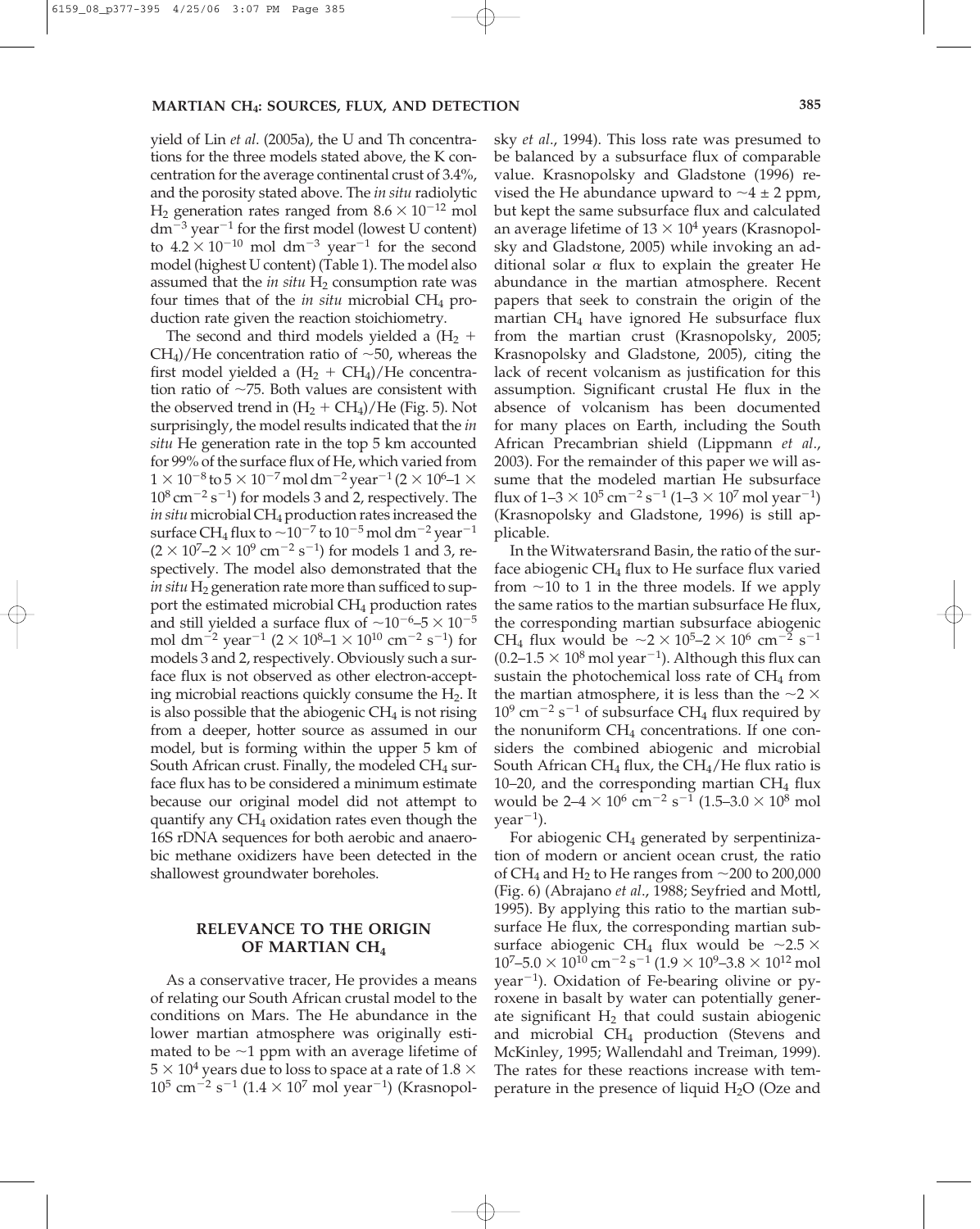

FIG. 6.  $H_2$  and CH<sub>4</sub> versus He for fracture water samples from the Witwatersrand Basin, South Africa.  $H_2$  concentrations that have been corrected for loss to  $CH_4$  by methanogenesis (open circles) and for loss to  $C_1-C_4$  hydrocarbons by abiotic processes (solid circles) are also plotted for comparison (see text for details). Solid squares represent the H<sub>2</sub>+2*x*CH<sub>4</sub> versus He concentrations of deep sea vent samples from the East Pacific Rise (EPR) and Endeavor (Seyfried and Mottl, 1995). Thick solid line labeled Zambales represents the  $H_2+2xCH_4$  versus He ratio for the Zambales ophiolite (Abrajano *et al.*, 1988). Solid lines represent the H<sub>2</sub> versus He trends predicted by the radiolytic model. The dashed lines represent the  $H_2/4 = CH_4$  concentrations. Byr, billion years.

Sharma, 2005) deeper in the martian crust. With increasing depth, however,  $H<sub>2</sub>O$  becomes less abundant because of diminishing porosity, and as found to be the case in South Africa,  $CO<sub>2</sub>$  is stripped from solution as calcite because of increasing pH and Ca<sup>2+</sup> with depth (Onstott *et al.*, 2005). If the rates implied above were extrapolated over  $4.5 \times 10^9$  years, the amount of H<sub>2</sub> required would correspond to the serpentinization of a 50-m–113-km-thick global basalt layer composed of 10% FeO and producing magnetite.

## In situ *rates of He, H2, and microbial CH4 production*

A direct extrapolation of rates may not be appropriate given the uncertainties in the origin of He in the martian atmosphere and given that our hypothesized source of  $H_2$  is radiolysis of  $H_2O$ and the martian crust is much more mafic than that of southern Africa. Production of  $H_2$  by radiolysis, however, can occur within the cryosphere where  $H_2O$  ice and  $CO_2$  are more abundant. To determine whether a radiolytic mechanism could generate sufficient  $H_2$  to produce the CH4 detected in the martian atmosphere, we applied the same numerical scheme for the He,  $H_2$ , and  $CH<sub>4</sub>$  generation and diffusive transport to a 6.6-km-thick, martian crustal profile utilizing the model of Clifford (1993) and Clifford and Parker (2001). This model assumes that porosity varies as a function of depth according to the following expression:

$$
\Phi(z) = \Phi(0) \exp(-z/2.82) \tag{6}
$$

where the depth *z* is in km and  $\Phi(0) = 0.35$  (Clifford and Parker, 2001). Since the martian  $CH_4$ concentration is greatest in the equatorial regions of Mars (Mumma *et al*., 2004), the thermal model of Clifford and Parker (2001) for the equator was used. For this model the porosity is filled with ice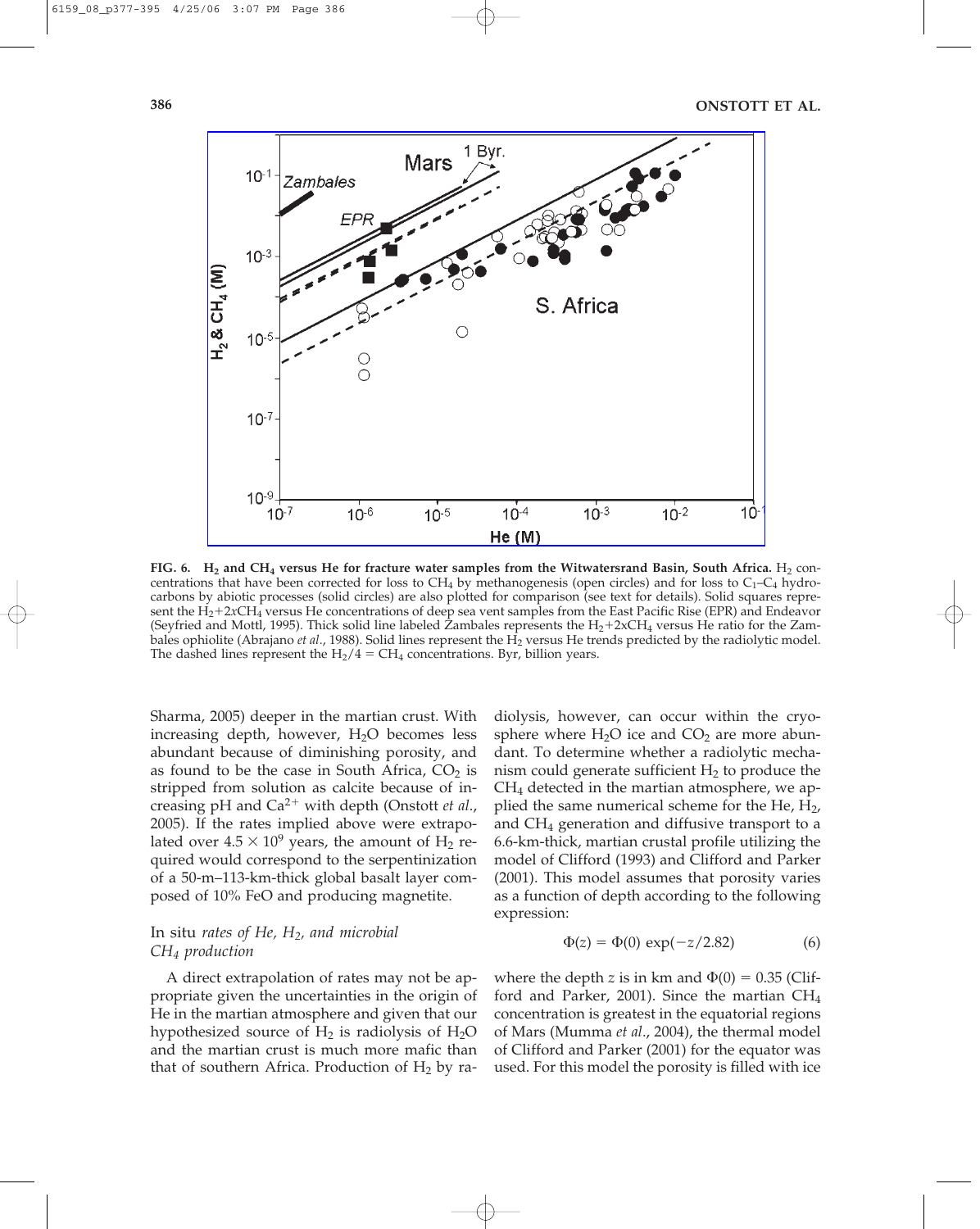from 0 to 2 km deep and with NaCl brine for the remaining 4.6 km (Clifford and Parker, 2001).

The U, Th, and K concentrations of the martian crust were assumed to be 0.1 ppm, 0.4 ppm, and 0.25 wt%, respectively based upon the compositions of SNC meteorites (Chen and Wasserburg, 1985) and Alpha Particle X-ray Spectrometer analyses of rock units exposed on Meridiani Planum (Rieder *et al*., 2004). Based on these parameters, assuming an  $H_2O$ -saturated porosity and the Lin *et al.* (2005a) model, the *in situ* H<sub>2</sub> generation rate increased with depth from  $5.6 \times$  $10^{-12}$  to  $2.8 \times 10^{-11}$  mol dm<sup>-3</sup> year<sup>-1</sup>. The *in situ* He generation rate increased with depth from 1.5 to  $4 \times 10^{-15}$  mol m<sup>-3</sup> year<sup>-1</sup> as porosity diminished and temperature increased. With a mean annual surface temperature of 218K and a 17K km-<sup>1</sup> thermal gradient, no significant He loss from minerals occurred until  $~1.5$  km. Thus the *in situ* He generation rate within the upper 6.6 km of martian crust is much less than that of the South African crust (Table 2), whereas the *in situ* H2 generation rate is comparable to the South African crust despite the lower U and Th content because of the higher porosity of the martian crust. The  $H_2/He$  production ratios for the martian radiolytic model vary from 19,000 to 1,400 with increasing depth compared with  $\sim$ 100 for the Witwatersrand Basin (Tables 1 and 2 and Fig. 6).

For the *in situ* microbial CH<sub>4</sub> production rate, the same exponential decline with depth was used, but the pre-exponential term was initially assumed to be  $10<sup>5</sup>$  times less than that for South Africa based upon the correlation between metabolic rate and temperature reported by Price and Sowers (2004). This assumes that the methanogenic biodensity is the same for the subsurface of South Africa and Mars despite the differences in porosity and the presence of ice. The *in situ* microbial CH<sub>4</sub> rate was then arbitrarily increased until the H2 flux resulting from *in situ* radiolytic production could just sustain it at steady state.

#### *Surface flux for He, H2, and microbial CH4*

The He and  $H_2$  molecular diffusivities through the upper 2 km of ice were derived from Ikeda-Fukazawa *et al*. (2002) and Strauss *et al*. (1994), respectively (Table 2). The molecular diffusivity of  $CH<sub>4</sub>$  in ice is not well established but considered comparable to that of He (Ikeda-Fukazawa *et al*., 2002), so a value four times less than that of He was adopted given the larger molecular size (Table 2). The formulas used to calculate the molecular diffusivities of He,  $H_2$ , and CH<sub>4</sub> through the lower 4.6 km of pore water were the same as those used in the South African model (Table 1). As in the South African case, the crustal-scale diffusivity was considered a 50:50 mixture of fracture and matrix diffusion pathways.

The basal flux of He at 6.6 km was adjusted until the surface flux matched the modeled values of  $\sim$ 10<sup>5</sup> cm<sup>-2</sup> s<sup>-1</sup> (Krasnopolsky *et al.,* 1994) at steady state. The corresponding basal abiogenic  $CH<sub>4</sub>$  flux was set to 10 times more than the basal He flux based upon the South African gas compositions. The basal  $H_2$  flux was assumed to be zero.

Surface concentrations for He,  $H_2$ , and CH<sub>4</sub> were approximated from the reported concentrations in the martian atmosphere and Henry's law coefficients for He,  $H_2$ , and  $CH_4$  derived from Smith and Kennedy (1983), Gordon *et al*. (1977), and Cygan (1991) for brines at 220K, respectively.

A basal He flux of  $1.9 \times 10^{-11}$  mol dm $^{-2}$  year $^{-1}$  $(3.6 \times 10^3 \text{ cm}^{-2} \text{ s}^{-1})$  is required to produce a surface He flux of  $10^5$  cm<sup>-2</sup> s<sup>-1</sup> for this diffusivity structure and the *in situ* He generation rates. This indicates that crustal degassing by diffusion alone produces a He flux that is comparable with

TABLE 2. MODEL PARAMETERS FOR THE MARTIAN CRUST

| <i>Species</i>                          | Ice diffusivity<br>$(m^2 \text{ year}^{-1})$                             | Supracryosphere<br>diffusivity<br>$(m2 year-1)$                | In situ <i>production rate</i><br>$(mol \ dm^{-3} year^{-1})$                                                                                                     | Basal flux<br>$(mol dm^{-2})$<br>$year^{-1}$ ) | Atmospheric<br>partial<br>pressure<br>(atm) | Henry's<br>constant<br>(mol mol of<br>$H_2O^{-1}$ atm <sup>-1</sup> ) (mol dm <sup>-3</sup> )                | Atmospheric<br>equilibrium<br>concentration                          |
|-----------------------------------------|--------------------------------------------------------------------------|----------------------------------------------------------------|-------------------------------------------------------------------------------------------------------------------------------------------------------------------|------------------------------------------------|---------------------------------------------|--------------------------------------------------------------------------------------------------------------|----------------------------------------------------------------------|
| He<br>H <sub>2</sub><br>CH <sub>4</sub> | $10.7 e^{(-11,300/RT)}$<br>1.4 $e^{(-750/RT)}$<br>2.5 $e^{(-11,300/RT)}$ | $1 \times 10^{11}$<br>$1 \times 10^{11}$<br>$1 \times 10^{11}$ | $1.5 - 4 \times 10^{-15}$<br>$5.6 - 28 \times 10^{-12}$<br>$1.4 \times 10^{-10} e^{(-0.00136z)a}$ $1.9 \times 10^{-10}$ $1.7 \times 10^{-9}$ $6.5 \times 10^{-5}$ |                                                |                                             | $1.9 \times 10^{-11}$ 6.6 $\times 10^{-8}$ 2.7 $\times 10^{-6}$<br>$2.0 \times 10^{-6}$ 5.2 $\times 10^{-6}$ | $7.9 \times 10^{-9}$<br>$5.7 \times 10^{-7}$<br>$5.4 \times 10^{-9}$ |

<sup>a</sup>In situ rate maximum sustainable by *in situ* H<sub>2</sub> production rate.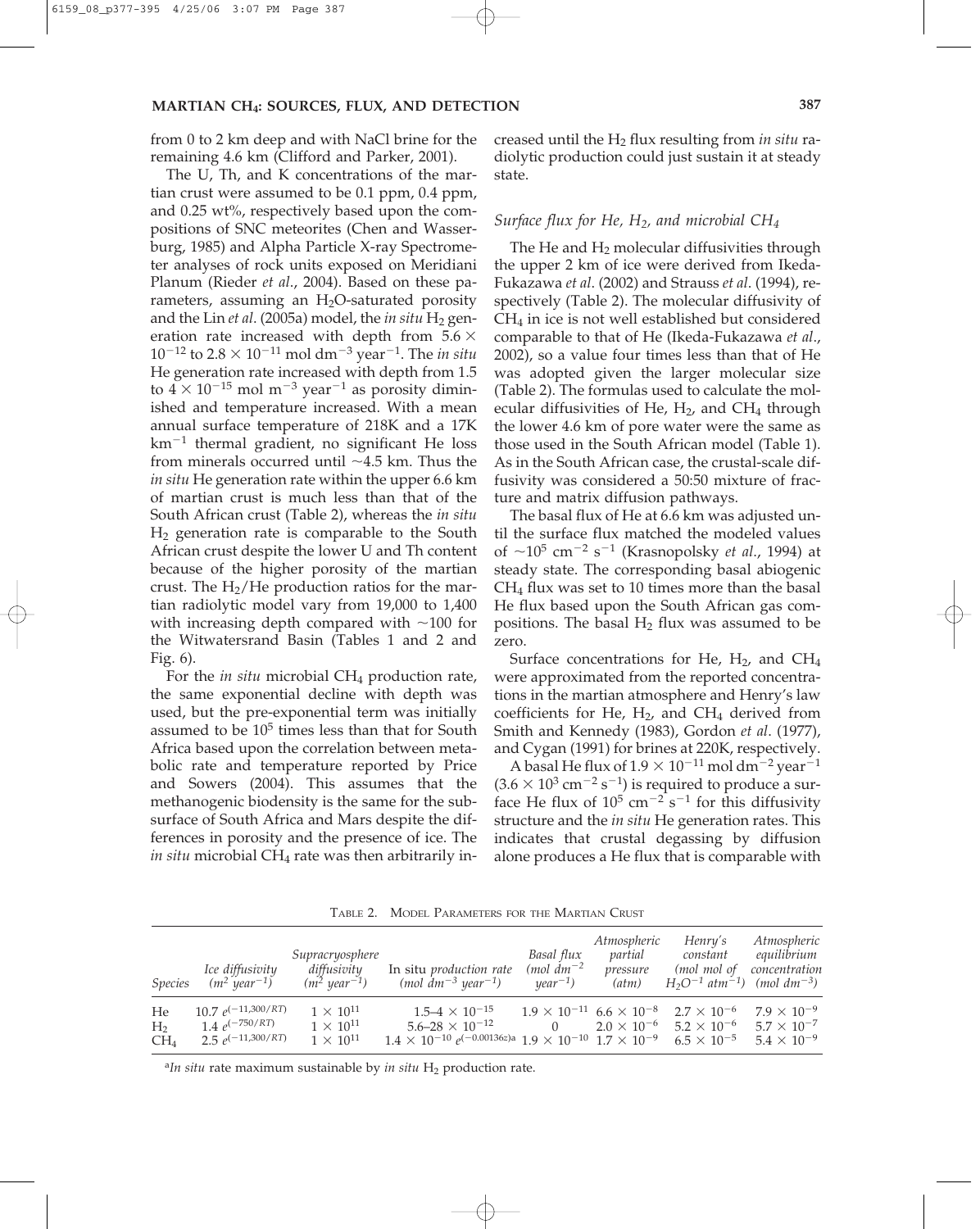that estimated from earlier models (Krasnopolsky *et al*., 1994; Krasnopolsky and Gladstone, 1996) and that volcanism is not a prerequisite for subsurface He flux. The subsurface abiogenic CH4 flux corresponding to this basal He flux would be  $\sim$ 1.9  $\times$  10<sup>-10</sup> mol dm<sup>-2</sup> year<sup>-1</sup> (3.6  $\times$  10<sup>4</sup> cm<sup>-2</sup>  $s^{-1}$ ). The maximum microbial CH<sub>4</sub> surface flux was  $\sim$ 1  $\times$  10<sup>-5</sup> mol dm<sup>-2</sup> year<sup>-1</sup> (2  $\times$  10<sup>9</sup> cm<sup>-2</sup>  $s^{-1}$ ). The surface  $H_2$  flux in the absence of microbial CH<sub>4</sub> consumption was  $\sim$ 4  $\times$  10<sup>-6</sup> mol dm $^{-2}$  year $^{-1}$  ( $8\times10^8$  cm $^{-2}$  s $^{-1}$ ). We note that this surface H<sub>2</sub> flux is  $\sim$ 10% of the 8.8  $\times$  10<sup>9</sup> cm<sup>-2</sup> s<sup>-1</sup> atmospheric production rate (Summers *et al*., 2002) and, therefore, is not likely to significantly affect the  $\delta^2$ H content of martian atmospheric  $H_2$ even if it was not consumed at all. The model predicts a  $(H_2 + CH_4)/He$  surface flux ratio of  $\sim$ 2,500. This maximum *in situ* CH<sub>4</sub> production rate would only lead to a  $\sim$ 1% conversion of pore water into pore hydrate after a billion years. The model indicates that radiolytically produced  $H_2$ suffices to support the observed  $CH<sub>4</sub>$  surface flux in the absence of any other  $H_2$  sources. Most likely subsurface  $H_2$  generated by other processes and atmospheric  $H_2$  all contribute to the potential microbial  $CH<sub>4</sub>$  production rate.

The  $CH_4$  flux depends upon the crustal model in the following ways. If a significant vadose zone exists between the base of the cryosphere (Clifford and Parker, 2001) and the water table, then the  $H_2$  and  $CH_4$  production rates will be significantly less because the  $H_2$  radiolytic production rate in water vapor and the rate of microbial methanogenesis in unsaturated pore space will both be significantly reduced. The decrease in the total  $CH_4$  production rate will be partly compensated by the higher diffusive transport rate across the vadose zone. At higher latitudes, where the surface temperatures are much lower and the base of the cryosphere extends to much greater depths, the  $H_2$  production rates will remain the same, whereas  $CH_4$  production rates will be substantially less than those at the equator.

This simple diffusive transport model for CH4,  $H<sub>2</sub>$ , and He to the martian surface has two caveats. First, because the  $CH<sub>4</sub>$  will combine with water ice to form hydrate under appropriate conditions of temperature and pressure, which on Mars is found at depths ranging from  $\sim$ 15 m below the surface to as much as a kilometer beneath the base of the cryosphere (Max and Clifford, 2000), it is unlikely to be able to diffuse through the cryosphere unless the potential storage capacity of the hydrate stability zone has been exceeded. This is not unreasonable because, regardless of whether the  $CH<sub>4</sub>$  is generated by biotic or abiotic processes, these processes have likely been active throughout Mars' geologic history. As the interior of the planet cooled, the freezing front at the base of the cryosphere propagated deeper into the crust at a rate of  $\sim 0.5$  m Myr<sup>-1</sup> at the equator (Clifford and Parker, 2001). The models above predict that the sustainable rates of microbial CH<sub>4</sub> production would generate a subsurface flux of  $\sim$ 10<sup>9</sup> cm<sup>-2</sup> s<sup>-1</sup>. If all of this  $CH<sub>4</sub>$  were trapped as hydrate at the base of the cryosphere, then the hydrate propagation rate would be  $\sim 0.07$  m Myr<sup>-1</sup>. This suggests that the rate of cryosphere thickening has been more than sufficient to keep the hydrate stability zone from saturating. However, these simple models do not preclude the possibility that spatial or temporal spikes in the microbial methanogenesis rate could locally saturate the cryosphere with clathrates.

These arguments and model results suggest a means of distinguishing the four possible origins for the  $CH_4$  that has been detected in the martian atmosphere: (1) volcanogenic; (2) sublimation of hydrate-rich ice; (3) diffusive transport through hydrate-saturated cryosphere; and (4) microbial CH4 generation above the cryosphere. A volcanogenic source would generate  $\sim$ 20 times greater He surface flux as a result of the greater crustal degassing. The  $C_1-C_4$  thermogenic compounds yield C and H isotopic profiles that distinguish them from abiogenic  $C_1-C_4$  compounds (Sherwood Lollar *et al*., 2002). To the extent that water on the martian surface is enriched in 2H, which is 5.2 times that of the Earth's, relative to the deep martian subsurface cryosphere or subcryosphere brine, the  $\delta^2H$  of deeply sourced CH<sub>4</sub> might reflect the H isotopic composition of deeply seated, unenriched  $H_2O$ . Given the extent to which the H isotopic signature of hydrous phases of SNC meteorites records interaction with the enriched, near-surface  $H_2O$  inventory (Watson *et al*., 1994), it remains uncertain as to whether the  $CH_4$  of modern volcanism would do the same.

The second, and currently most plausible, origin is that the crustal emissions result from the sublimation of near-surface, hydrate-rich ice at low latitudes, where ground ice and hydrate are both thermodynamically unstable when they are in diffusive contact with the atmosphere. Theoretical calculations suggest that the resulting sub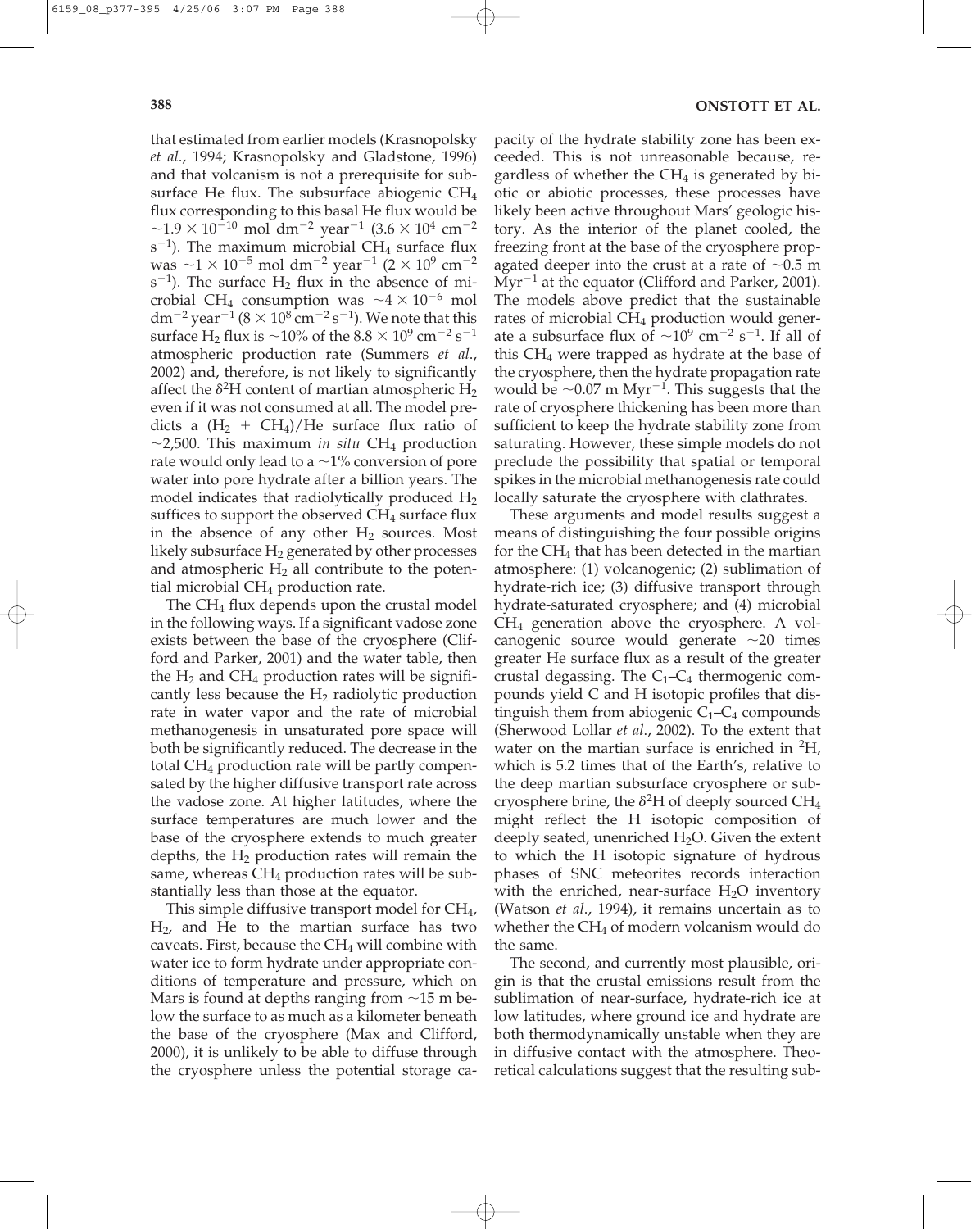limation front, at latitudes between  $\pm 30^{\circ}$ , may have propagated down to depths ranging from just a few tens of centimeters to as much as a kilometer below the surface, depending on the local thermal and diffusive properties of the crust and the extent of replenishment from deeper  $H_2O$ reservoirs (Fanale *et al*., 1986; Clifford, 1993; Mellon and Jakosky, 1993). For a sublimation rate of  $\sim$ 3–6  $\times$  10<sup>-2</sup> m Myr<sup>-1</sup> (Fanale *et al.*, 1986) at the equator and a cryosphere that is  $\sim$ 14% hydrate (from calculations above), the corresponding  $CH<sub>4</sub>$ surface flux would be  $\sim$ 2–4  $\times$  10<sup>7</sup> cm<sup>-2</sup> s<sup>-1</sup>. In this case, no correlation between  $CH<sub>4</sub>$  and He or H2 surface flux would be observed, but a positive correlation between  $CH_4$  and  $H_2O$  surface flux would be expected. Also, the  $\delta^2H$  of the CH<sub>4</sub> should reflect the  ${}^{2}$ H-enriched H<sub>2</sub>O of the martian surface.

If the cryosphere near the equator is effectively saturated with hydrate, then  $CH<sub>4</sub>$  may be originating from below the cryosphere and diffusing to the surface as modeled in this study. In this case the  $CH_4$  and He surface flux would be correlated, but with higher  $(H_2 + CH_4)/He$  surface flux ratios than in the case of volcanogenic origin. The C and H isotopic profiles of the  $C_1-C_4$ compounds, the  $C_1-C_4$  relative abundances, and the  $CH_4/H_2$  would all potentially distinguish microbial from abiogenic CH<sub>4</sub>. The  $\delta^2$ H of the CH<sub>4</sub> could reflect a mixture of  $CH<sub>4</sub>$  from the near-surface, <sup>2</sup>H-enriched  $H_2O$  environment and deepseated CH<sub>4</sub> from the unenriched H<sub>2</sub>O environment.

The final potential origin is that the atmospheric CH4 is produced in the shallow subsurface (Krasnopolsky *et al*., 2004b), either above the hydrate stability zone  $(i.e., <15 \text{ m depth})$  or above the local depth of the sublimation front, which, again, may lie as much as a kilometer beneath the surface at the equator. In this case, microbial  $CH<sub>4</sub>$ generation in a CaCl<sub>2</sub>, or DEVIL, brine (Burt and Knauth, 2003) in a subsurface environment lying above the ice-saturated cryosphere might be sustained by a combination of radiolytic  $H_2$  and atmospheric H<sub>2</sub>. Brines may occur at such shallow depth if they are composed of salts like  $CaCl<sub>2</sub>$  and LiCl, which are capable of depressing the freezing point to 218K and below (Brass, 1980; Clark and Van Hart, 1981; Burt and Knauth, 2003). Any significant flux of  $CO<sub>3</sub><sup>2–</sup>$  into this environment, however, would quickly strip calcium from the water and lead to freezing. This environment can only exist, therefore, if the pH is subneutral to

acidic or communication with the atmospheric  $CO<sub>2</sub>$  is limited. Given that low temperature, water–rock interactions lead to high pH because of hydrolysis of the silicates (Wallendahl and Treiman, 1999) the DEVIL brine environment would seem to require restricted access to the martian atmosphere. If the pore gas diffusivity for such an environment were  $10^{11}$  m<sup>2</sup> year<sup>-1</sup>  $(0.32 \text{ cm}^2 \text{ s}^{-1})$ , a value consistent with submicron pore throat sizes (Fanale *et al*., 1986), and the environment were 100 m deep, then an *in situ* microbial CH<sub>4</sub> production rate of  $\sim 6 \times 10^{-6}$  mol  $dm^{-3}$  year<sup>-1</sup> would be required to generate the CH<sub>4</sub> surface flux of  $1.8 \times 10^5$  cm<sup>-2</sup> s<sup>-1</sup> (Krasnopolsky *et al*., 1994). This *in situ* rate could not be sustained by the combined radiolytic and atmospheric  $H_2$  fluxes and would require a 100 times greater  $H_2$  flux. Terrestrial autotrophic methanogens, which utilize  $H_2$  as their electron donor, however, are not known to exist in highly saline environments probably because of the energy demands of maintaining a proper osmotic gradient (Oren, 1999). In South Africa, methanogens are noticeably absent from the deep residing brines, which may in part explain the decline in the *in situ* microbial CH<sub>4</sub> rate more than any other factor. If martian methanogens are operating within DEVIL brine-saturated pores in the upper levels of the martian crust, then they may be metabolizing methylated  $C_1$  compounds or dimethyl sulfide like their terrestrial counterparts (Oremland and King, 1989) or have evolved a more energy-efficient means of maintaining osmotic stability. In this scenario,  $CH<sub>4</sub>$  emissions may be correlated with local depletions in atmospheric  $H_2$  or CO and, depending upon the depth of the environment, with martian season. They may also be correlated with suspected locations of brine seeps. The  $\delta^2$ H of the CH<sub>4</sub> could reflect the depth of origin if the near-surface  $H_2O$ is significantly 2H enriched with respect to the deep-seated  $H_2O$ .

## **CH4 DETECTION AND ANALYSIS ON MARS**

The models in the preceding section suggest that measurements of the CH<sub>4</sub>, He, and H<sub>2</sub> concentrations can yield valuable insights as to the origin of the  $CH_4$  and whether it is a biomarker. Equally important is the determination of its C and H isotopic composition. To distinguish abio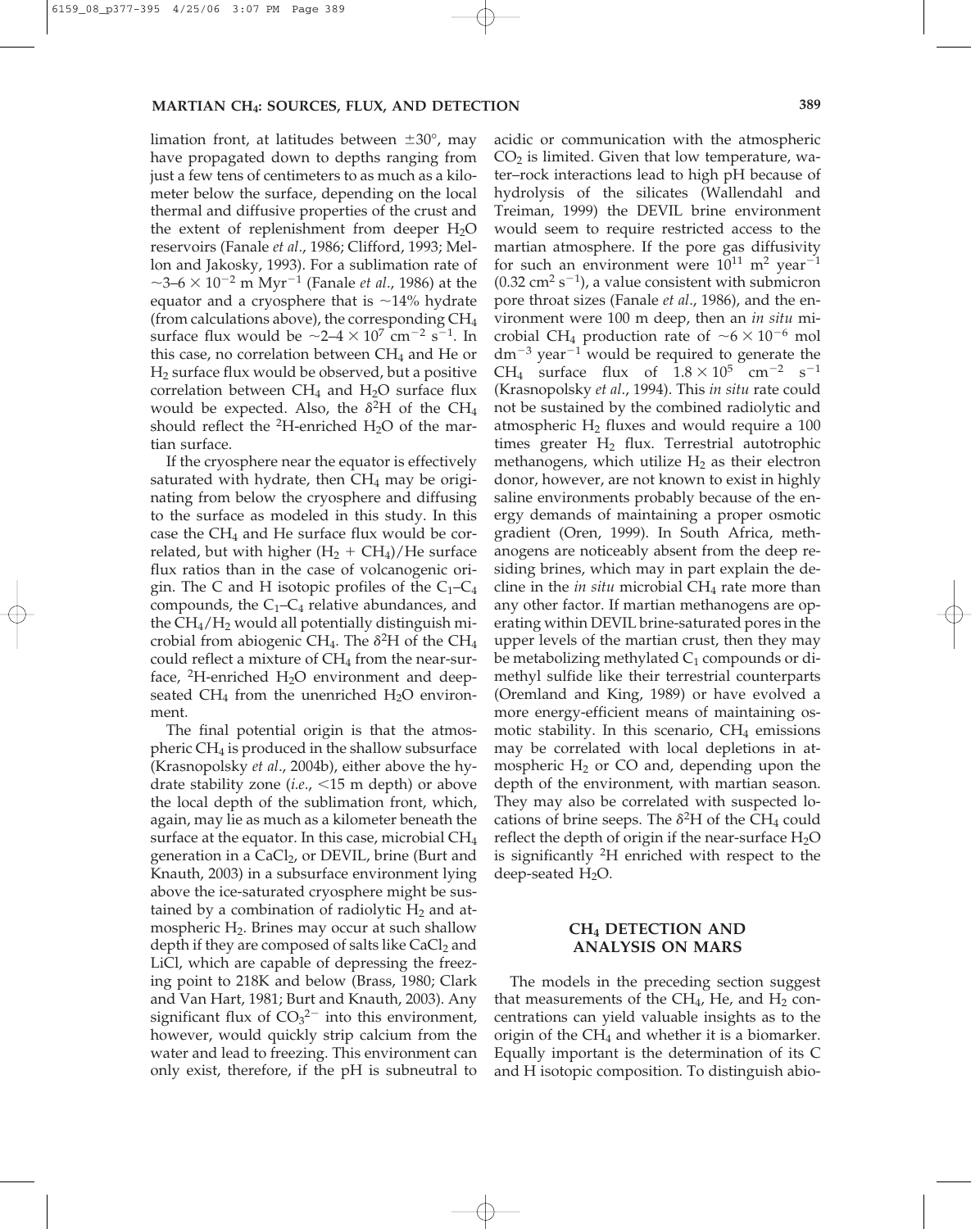genic from microbial CH4, measurement of the H and C isotopic composition of  $CH<sub>4</sub>$  and the abundance of higher hydrocarbons such as  $C_2H_6$  offer the best approach. Although astronomical determinations of the isotopic composition of  $CH_4$  may be feasible, they lack the precision necessary to partition the sources of  $CH<sub>4</sub>$  and will have to be corrected for significant isotopic fractionation produced by photochemical reactions that occur at altitudes greater than 120 km (Nair *et al*., 2005). The most reliable and useful approach from an exploration perspective is to measure the  $CH_4$  isotopic composition from orbit with an airborne vehicle like a Mars plane, or from a rover.

In terms of analytical approaches, cavity ringdown spectroscopy (CRDS) is a high-sensitivity infrared tunable laser spectrometer method for detection of the absorption spectra of trace gases (Busch and Busch, 1999). The gas sample to be studied is inserted into a stable optical cavity formed by two or more "super mirrors" with a reflectivity, *R*, that is greater than 99.99%. This optical cavity is excited either with a short pulse of light or with continuous wave light that is rapidly turned off from a narrow line width tunable laser. This leads to light being trapped inside the cavity, and this light intensity decays exponentially with time at a rate proportional to both the loss due to the mirrors and any absorption or scattering loss as the light propagates through the gas sample. The intra-cavity light intensity is monitored by the intensity of light being transmitted by one of the highly reflective mirrors. Without absorption, the average number of passes through the cell that a photon will make is  $1/(1 - R)$ , which can be between  $10<sup>4</sup>$  and  $10<sup>5</sup>$ with current state-of-the-art mirrors or a path length of  $\sim$ 3–30 km for a 30-cm-length cavity. Unlike traditional absorption methods, CRDS is completely independent of amplitude noise in the optical source since a change in the excitation power only affects the amplitude of the resulting exponential signal decay, but not its decay rate, which depends only on the gas sample's absorption coefficient after correction for the background loss rate.

The noise in the absorption coefficient that CRDS can measure is given by  $(1 - R)/L$  (*L* being the distance between the mirrors, which for this illustration was chosen to be 30 cm) multiplied by the smallest fractional change in the ringdown decay rate that can be determined. The first factor can be as low as  $5 \times 10^{-7}$  cm<sup>-1</sup>, and the

second can be  $7.7 \times 10^{-4}$  or an overall noiseequivalent sensitivity of  $\sim 4 \times 10^{-10} / \sqrt{n}$  cm<sup>-1</sup>, where *n* is the number of ring-down events (Dudek *et al*., 2003). For 1,000 ring-down events, equivalent to 0.07 s, the noise-equivalent sensitivity is  $\sim$ 1  $\times$  10<sup>-11</sup> cm<sup>-1</sup>. This sensitivity is robust, both in controlled conditions and after transport and deployment in less ideal industrial settings (Yan *et al*., 2001).

The possible use of CRDS to detect  $CH<sub>4</sub>$  in the martian atmosphere requires consideration of a number of factors. The strongest infrared absorption line of  $CH_4$  is at 3067.3 cm-1 with an integrated line strength of  $2.13 \times 10^{-19}$  cm molecule<sup>-1</sup> at room temperature (Rothman *et al*., 2005). This absorption line falls within the range of quantum cascade lasers (Yang *et al*., 2005). If we assume the martian atmosphere to have a pressure of 4.6 Torr, a temperature of 213K, and a pressure broadening coefficient (half-width at half-maximum) of the  $CH_4$  line by  $CO_2$  of  $0.085$   $cm^{-1}$  at $m^{-1}$  (Walker and Philips, 1983), then the predicted  $CH<sub>4</sub>$  absorption cross section at the peak of the line is  $1.3 \times 10^{-16}$ cm2. The absorption coefficient, which determines the loss rate of the optical cavity in CRDS, is the product of the number density times the absorption cross section. Based upon the absorption sensitivity calculated above, we can predict a noiseequivalent CH<sub>4</sub> number density of 3.9  $\times$  10<sup>5</sup> cm<sup>-3</sup>  $(1\sigma$  in 0.07 s), which translates to a concentration of only 2 parts per trillion (pptv). This is only 2 parts in  $10<sup>4</sup>$  of the martian CH<sub>4</sub> concentration reported by Krasnopolsky *et al*. (2004b). This demonstrates that a CRDS instrument, because of its sensitivity, can rapidly measure small changes in the CH4 concentration with current technology. This compares favorably to an estimated detection limit of  $\sim$ 100 pptv for a hypothetical multipass Herriott cell with 40-m path length that integrates over eight absorption lines for <sup>12</sup>CH<sub>4</sub> in the 3.3  $\mu$ m spectral region for several minutes (Webster, 2005).

CRDS instruments have measured small changes in isotopic abundance of sample gases, such as CO<sub>2</sub>, with a reported precision of  $\delta^{13}$ C of 0.22‰ (Crosson *et al*., 2002). A study of the isotopic composition of  $CH<sub>4</sub>$  in ambient air using a CRDS reported a precision for  $\delta^{13}$ C of 11‰ for 10 2-s integrations, a precision that was limited by the poor signal-to-noise ratio of their CRDS instrument (the noise-equivalent sensitivity was  $2 \times 10^{-9}$  cm<sup>-1</sup>), which could have been improved by better acoustic isolation and more highly reflective mirrors (Dahnke *et al*., 2001).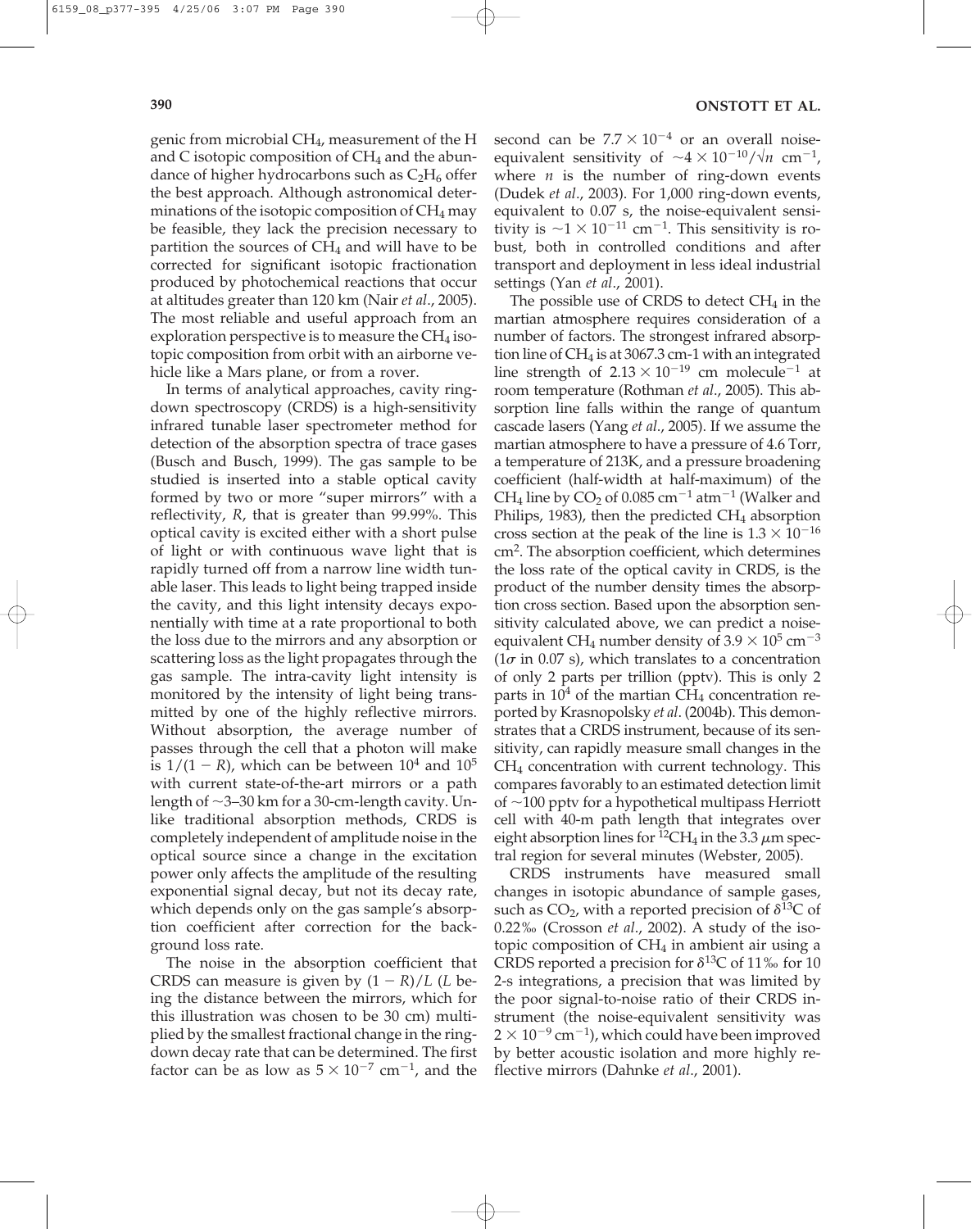Both  $^{13}CH_4$  (3057.97 cm<sup>-1</sup>) and  $^{12}C^2HH_3$  $(3005.11 \text{ cm}^{-1})$  have strong absorption lines in the same spectral region as  ${}^{12}CH_4$ , and these would be  $1\%$  and 0.06% as strong, assuming a CH<sub>4</sub>  $\delta^{13}$ C of -45‰ VPDB, with an abundance of 1.1237% for <sup>13</sup>C, and a CH<sub>4</sub>  $\delta^2$ H of 2,252‰ Vienna Standard Mean Ocean Water (VSMOW), with an abundance of  $0.01558\%$  for <sup>2</sup>H. This  $\delta^2$ H for CH<sub>4</sub> is equivalent to  $-350\%$  relative to a martian hydrosphere that has 5.2 times the 2H abundance of the Earth's. This isotopic composition corresponds to a  ${}^{13}CH_4$  concentration of 106 pptv and a <sup>12</sup>C<sup>2</sup>HH<sub>3</sub> concentration of 12.6 pptv for a CH<sub>4</sub> concentration of 10 ppbv. If we assume the CH4 detection limit of 2 pptv limits the accuracy of the isotopic ratio, then we could determine the  $\delta^{13}C$ with a  $1\sigma$  of 23‰ and the  $\delta^2H$  with a  $1\sigma$  of 876‰. These limits will scale inversely with  $CH<sub>4</sub>$  concentration so that for a martian  $CH<sub>4</sub>$  as high as 100 ppbv (Formisano *et al*., 2004), the predicted precision would be 2.3‰ for  $\delta^{13}$ C and 88‰ for  $\delta^2$ H. At these levels of precision it is possible to resolve isotopically some of the different  $CH<sub>4</sub>$  reservoirs found in terrestrial samples (Fig. 1). To attain an analytical precision approaching the  $\pm 0.5$ % and  $\pm$ 5‰ for  $\delta$ <sup>13</sup>C and  $\delta$ <sup>2</sup>H for compound-specific isotope ratio mass spectrometers (Ward *et al*., 2004), the 10 ppby  $CH_4$  of the martian atmosphere would have to be *preconcentrated* by a factor of  $\sim$ 47 and  $\sim$ 175 times, respectively. These levels of *preconcentration* are much less than the factors of 300 and 4,000 required by the theoretical 40-m path length multipass instrument described by Webster (2005), which achieves much poorer precision levels of  $\pm 10\%$  and  $\pm 50\%$  for  $\delta^{13}$ C and  $\delta^2$ H, respectively. In fact, Webster (2005) concluded that determination of the  $\delta^2$ H for martian atmospheric  $CH<sub>4</sub>$  by his theoretical multipass instrument is probably not feasible. The advantages of utilizing laser spectroscopy over mass spectrometry for martian rover missions have already been summarized by Webster (2005). This analysis demonstrates that isotopic variation of martian atmospheric  $CH_4$  can be monitored with CRDS instruments that can be constructed with current technology and an accuracy approaching that of isotope ratio mass spectrometers.

To distinguish abiogenic  $CH<sub>4</sub>$  from thermogenic or biogenic sources, however, requires comparison of the  $\delta^{13}C$  of  $C_2H_6$  with that of CH<sub>4</sub>. Although the  $CH_4/C_2$ + ratio of abiogenic hydrocarbons on Mars is difficult to predict, we can start by assuming that it would be similar to what

we see in the Precambrian Shield gases on Earth with  $CH_4/C_2$ + of 10:1. The photochemical depletion of  $C_2H_6$  with respect to CH<sub>4</sub> is ~25 (Krasnopolsky, 2005). If the source of the  $CH_4$ were abiogenic, then concentration of 10 ppbv  $CH_4$  would have corresponding  $C_2H_6$  concentrations of 40 pptv, which is above the CRDS instrument's detection limit. *Preconcentration* of the  $C_2H_6$  by a factor of  $\sim$ 1,000, however, would be required to achieve an isotopic determination of the  $\delta^{13}C$  of the  $C_2H_6$  with sufficient accuracy  $(\pm 5\%)$ . The isotopic fractionation associated with such a drastic *preconcentration* would have to be evaluated carefully.

Although a single determination of the  $\delta^{13}C$ and  $\delta^2$ H of CH<sub>4</sub> alone will not necessarily determine whether it is biogenic or abiogenic, the variation of its isotopic composition with concentration over time may. The CRDS instrument when deployed on a rover will be able to record diurnal and seasonal changes and spatial variations in the concentration and isotopic composition of  $CH<sub>4</sub>$  in the martian atmosphere. A rover would use this information in conjunction with other data to identify  $CH_4$  sources and sinks and whether either or both are biological in nature. Temporal variability that could be related to temperature changes in the near subsurface of Mars would be consistent with a potential biological source, especially if the isotopic composition varied dramatically given the magnitude of microbial isotopic discrimination. If microbial oxidation of  $CH_4$  by reduction of  $O_2$  (aerobic methanotrophy) or by reduction of sulfate to sulfide (anaerobic methanotrophy) was occurring, it would produce large isotopic fractionation shifts in the  $\delta^{13}C$  of the residual CH<sub>4</sub> (Coleman *et al.*, 1981; Alperin *et al*., 1988; Reeburgh, 2003) that might distinguish it from the isotopic shifts in  $\delta^2$ H of  $CH_4$  produced by abiotic oxidation of  $CH_4$ caused by photochemical destruction (Nair *et al*., 2005; see Fig. 1). On the martian surface at low latitudes where intermittent brine might occur as a result of diurnal temperature variation (Kuznetz and Gan, 2002), simple thermodynamic analysis of the aerobic methanotroph reaction yields a negative free energy of  $-750$  kJ mol<sup>-1</sup>, which is more than sufficient to sustain ATP production for terrestrial microorganisms. If methanotrophy is responsible for the  $CH_4$  sink, then isotopic enrichment of the residual  $CH<sub>4</sub>$  will be substantial. Because the fractionation effects of photochemical destruction and microbial  $CH_4$  ox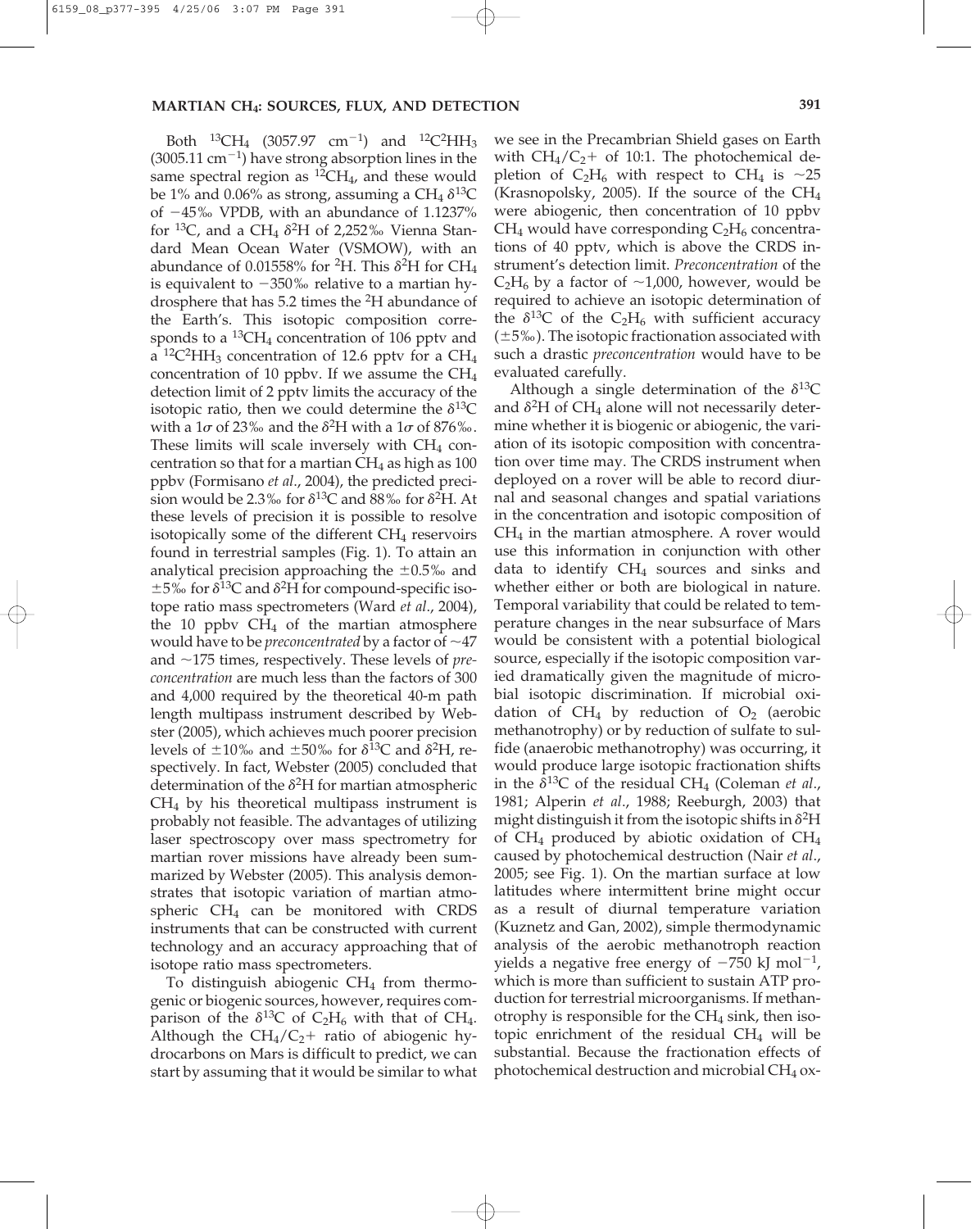idation are very similar based upon current data, the temporal observations of the martian  $CH_4$  isotopic signature will be critical to resolving microbial from abiogenic signatures.

The final proof of microbial processes in the martian  $CH<sub>4</sub>$  cycle, however, requires direct detection of the cellular organic matter in a sample that exhibits a methanogenic or methanotrophic metabolism. For this reason, the principal importance of the CRDS would be to analyze spatial variations in concentration of atmospheric CH4 and changes correlated with shifts in the wind direction that, in turn, could be utilized to steer the rover toward the source (or sink). The CRDS instrument could also be utilized for analyses of solid phases, *e.g.*, CH<sub>4</sub> hydrate, with an appropriate degassing/volatilization compartment, thus acting as a metabolic-based life detection tool. It is anticipated that, with minor modification, the instrument could be used to detect other molecular species present at low concentrations, most particularly other small hydrocarbons such as ethylene and ethane.

Given that a flight-capable CRDS instrument will not be available for the instrument packages already proposed for the Mars Surface Laboratory, the Astrobiology Field Laboratory is the next logical target for implementation of CRDS. This hypothetical post-Mars Surface Laboratory rover mission to Mars is named in various Mars Exploration Program Advisory Group pathways and could precede, parallel, or even follow a Mars Sample Return program. The Astrobiology Field Laboratory option essentially presumes that martian habitability, indeed past or present life itself on Mars, remains a real possibility warranting additional focused *in situ* study with a rover. The first possible launch opportunity considered is in 2013. The isotopic signature of  $CH<sub>4</sub>$  represents one biosignature for which a virtually limitless number of samples can be analyzed. Even though the  $CH<sub>4</sub>$  source or sinks may be beyond the reach of the Astrobiology Field Laboratory  $(e.g., >1$  m deep), it is conceivable that access to the subsurface via crater cuts or erosion channels may provide solid samples of the environmental niches that once supported ancient methanogenesis or methanotrophy.

Since the CRDS instrument measures air samples through a filter and does not come into direct contact with Mars surface samples, its degree of internal organic cleanliness and sterility does not have to match that of contact instruments. It will be extremely important, however, for the *preconcentrator* and sample/cavity interface to be free of any contaminating terrestrial methanogens and methanotrophs in the unlikely event that they become metabolically active on Mars and alter the  $CH_4$  concentration and isotopic signature.

With regard to future deep-drilling missions on Mars (10–100 m), the CRDS instrument could provide real-time analyses of gases released from boreholes during drilling and aid in identifying rock layers that may require more detailed analyses of core samples or drill cuttings.

### **CONCLUSIONS**

Extrapolation of the South African He,  $H_2$ , and CH4 cycle to the martian subsurface indicates that the  $H_2$  generation by radiolysis of ice and water can produce in reaction with  $CO<sub>2</sub>$  sufficient  $CH<sub>4</sub>$ to account for the recent observations of martian  $CH<sub>4</sub>$ . The estimated *in situ* rate of  $H<sub>2</sub>$  production by radiolysis is sufficient to support a  $CH<sub>4</sub>$  surface flux of  $\sim$ 10<sup>9</sup> cm<sup>-2</sup> s<sup>-1</sup>, given a modeled martian He surface flux of  $\sim$ 10<sup>5</sup> cm<sup>-2</sup> s<sup>-1</sup>. Because of the colder environment, the predicted  $CH_4$  + H2)/He flux rates would be significantly greater than that observed in South Africa, and this parameter may provide a means of distinguishing hot, volcanogenic CH<sub>4</sub> sources from cold, cryospheric sources. Abiogenic  $CH<sub>4</sub>$  originating from deep beneath the cryosphere might be distinguishable from microbial  $CH<sub>4</sub>$  by determining its C and H isotopic composition relative to that of  $C_2H_6$ . If CH<sub>4</sub> hydrate exists within the cryosphere, then the  $CH<sub>4</sub>$  surface flux may be related to sublimation from the top of the cryosphere, in which case  $CH<sub>4</sub>$  atmospheric gas concentrations should be correlated to atmospheric  $H_2O$ . Microbial CH4 generated in near-surface hypersaline environments above the hydrate stability zone could contribute to the  $CH_4$  surface flux, but only if a much greater electron donor flux is being tapped, in which case the  $CH<sub>4</sub>$  atmospheric gas concentrations may be negatively correlated with atmospheric  $H_2$  and CO. If the martian hydrosphere is isotopically zoned with <sup>2</sup>H-enriched  $H_2O$ located at the surface and  ${}^{2}H$ -depleted H<sub>2</sub>O located at depth, then the  $\delta^2H$  of the CH<sub>4</sub> may reflect the depth of origin of the  $CH<sub>4</sub>$ . Diurnal and seasonal variations in the  $CH<sub>4</sub>$  abundance and isotopic composition would also constrain its ori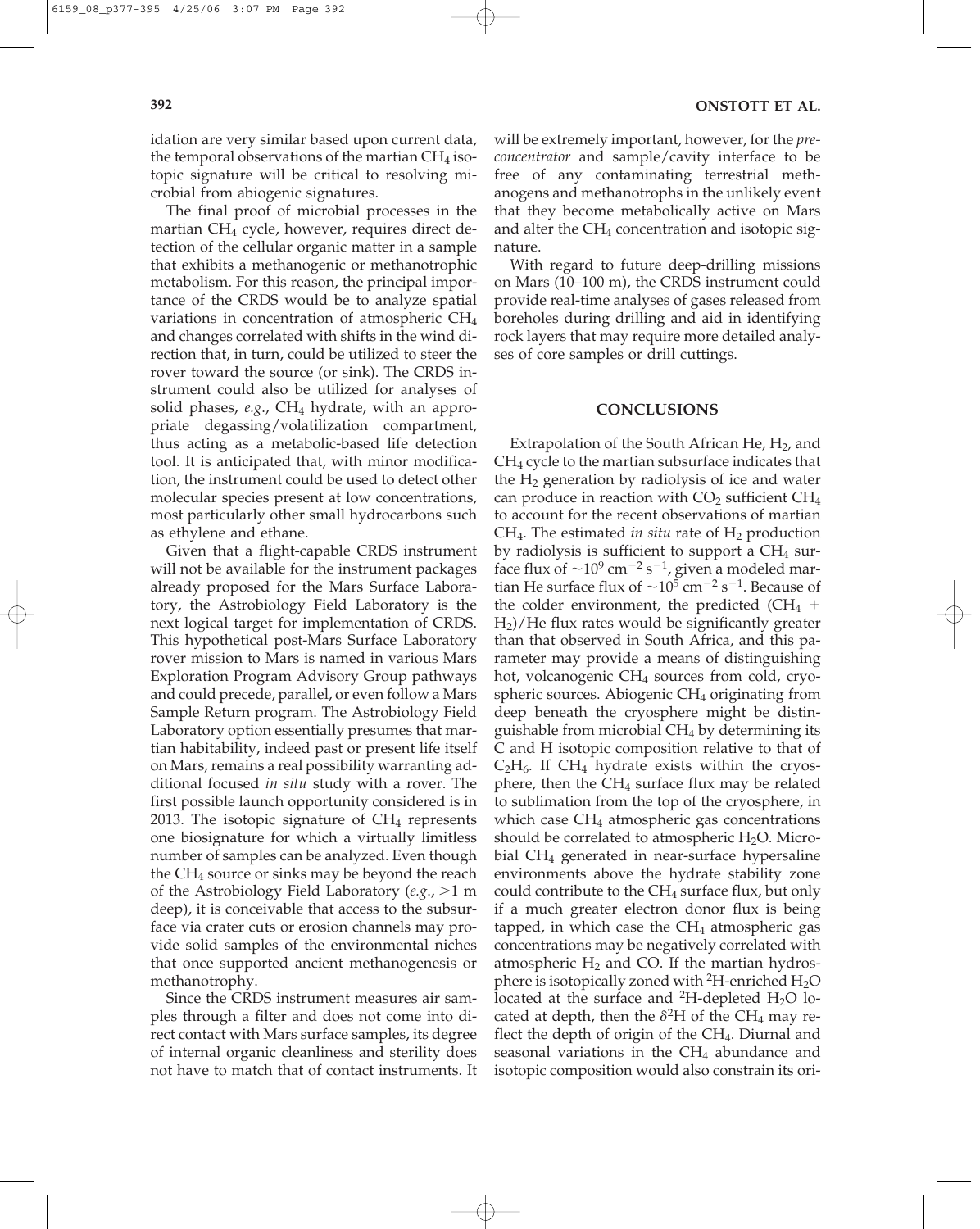gin and pinpoint the source of the emissions. A flight-capable version of a CRDS apparatus represents the type of instrument that has the sensitivity required to perform such an analyses. Such an instrument could be utilized to guide a rover to the location of  $CH_4$  emissions or consumptions to perform life detection experiments.

## **ACKNOWLEDGMENTS**

This research was supported by NASA Astrobiology Institute grant to Prof. L.M. Pratt of Indiana University. The manuscript benefited immensely from assiduous reviews by Vladimir Krasnopolsky and Norm Sleep.

## **ABBREVIATIONS**

 $C_2$ +, ethane + propane + butane; CRDS, cavity ring-down spectroscopy; Ga,  $\times 10^9$  year old; Myr, 10<sup>6</sup> years; ppbv, parts per billion; ppmv, parts per million; pptv, parts per trillion; VDPB, Vienna Pee Dee Formation Belemnite standard; VSMOW, Vienna Standard Mean Ocean Water.

#### **REFERENCES**

- Abrajano, T.A., Sturchio, N.C., Bohlke, J.K., Lyon, G.L., Poreda, R.J., and Stevens, C.M. (1988) Methane-hydrogen gas seeps, Zambales Ophiolite, Philippines: deep or shallow origin. *Chem. Geol*. 71, 211–222.
- Abrajano, T.A., Sturchio, N.C., Kennedy, B.M., Lyon, G.L., Muehlenbachs, K., and Bohlke, K.J. (1990) Geochemistry of reduced gases related to serpentinization of the Zambales ophiolite, Philippines. *Appl. Geochem*. 5, 625–630.
- Alperin, M.J., Reeburgh, W.S., and Whiticar, M.J. (1988) Carbon and hydrogen isotope fractionation resulting from anaerobic methane oxidation. *Global Biogeochem. Cycles* 2, 279–288.
- Andrews, J.N., Hussain, N., and Youngman, M.J. (1989) Atmospheric and radiogenic gases in groundwaters from the Stripa granite. *Geochim. Cosmochim*. Acta 53, 1831–1841.
- Brass, G.W. (1980) Stability of brines on Mars. *Icarus* 42, 20–28.
- Burt, D.M. and Knauth, L.P. (2003) Electrically conducting, Ca-rich brines, rather than water, expected in the Martian subsurface. *J. Geophys. Res*. 108, 8026, doi:10.1029/2002JE001862.
- Busch, K.W. and Busch, M.A. (1999) Cavity-ringdown spectroscopy: an ultrasensitive-absorption measurement technique. *ACS Symp. Ser*. 720, 269.
- Chen, J.H. and Wasserburg, G.J. (1985) Formation ages and evolution of Shergotty and its parent planet from U-Th-Pb systematics. *Geochim. Cosmochim. Acta* 50, 955–968.
- Clark, B.C. and Van Hart, D.C. (1981) The salts of Mars. *Icarus* 45, 370–378.
- Clifford, S.M. (1993) A model for the hydrologic and climatic behavior of water on Mars. *J. Geophys. Res*. 98, 10973–11016.
- Clifford, S.M. and Parker, T.J. (2001) The evolution of the martian hydrosphere: implications for the fate of a primordial ocean and the current state of the Northern Plains. *Icarus* 154, 40–79.
- Coleman, D.D., Risatti, J.B., and Schoell, M. (1981) Fractionation of carbon and hydrogen isotopes by methaneoxidizing bacteria. *Geochim. Cosmochim. Acta* 45, 1033–1037.
- Crosson, E.R., Ricci, K.N., Richman, B.A., Chilese, F.C., Owano, T.G., Povencal, R.A., Todd, M.W., Glasser, J., Kachanov, A.A., Paldus, B.A., Spence, T.G., and Zare, R.N. (2002) Stable isotope ratios using cavity ring-down spectroscopy: determination of 13C/12C for carbon dioxide in human breath. *Anal. Chem*. 74, 2003–2007.
- Cussler, E.L. (1985) *Diffusion: Mass Transfer in Fluid Systems*, Cambridge University Press, Cambridge, p. 525.
- Cygan, R.T. (1991) *The Solubility of Gases in NaCl Brine and a Critical Evaluation of Available Data*, Sandia Report SAND90-2848 UC-721, DOE Sandia National Laboratory, Albuquerque, NM, p. 98.
- Dahnke, H., Kleine, D., Urban, W., Hering, P., and Murtz, M. (2001) Isotopic ratio measurement of methane in ambient air using mid-infrared lead-out spectroscopy. *Appl. Phys. B* 72, 121–125.
- Des Marais, D.J., Donchin, J.H., Nehring, N.L., and Truesdell, A.H. (1981) Molecular carbon isotopic evidence for the origin of geothermal hydrocarbons. *Nature* 292, 826–828.
- Dudek, J.B., Tarsa, P.B., Velasquez, A., Wladyslawski, M., Rabinowitz, P., and Lehmann, K.K. (2003) Trace moisture detection using continuous-wave cavity ringdown spectroscopy. *Anal. Chem*. 75, 4599–4609.
- Fanale, F.P., Salvail, J.R., Zent, A.P., and Postawko, S.E. (1986) Global distribution and migration of subsurface ice on Mars. *Icarus* 67, 1–18.
- Formisano, V., Atreya, S., Encrenaz, T., Ignatiev, N., and Giuranna, M. (2004) Detection of methane in the atmosphere of Mars. *Science* 306, 1758–1761.
- Fritz, P., Clark, I.D., Fontes, J.-C., Whiticar, M.J., and Faber, E. (1992) Deuterium and  ${}^{13}C$  evidence for low temperature production of hydrogen and methane in a highly alkaline groundwater environment in Oman. In *Water-Rock Interaction*, edited by H. Kharaka and A. Maest, Balkema, Rotterdam, pp. 793–796.
- Gordon, L.I., Cohen, Y., and Standley, D.R. (1977) The solubility of molecular hydrogen in seawater. *Deep-Sea Res*. 24, 937–941.
- Hoehler, T.M., Alperin, M.J., Albert, D.B., and Martens, C.S. (1998) Thermodynamic control on hydrogen concentrations in anoxic sediments. *Geochim. Cosmochim. Acta* 62, 1745–1756.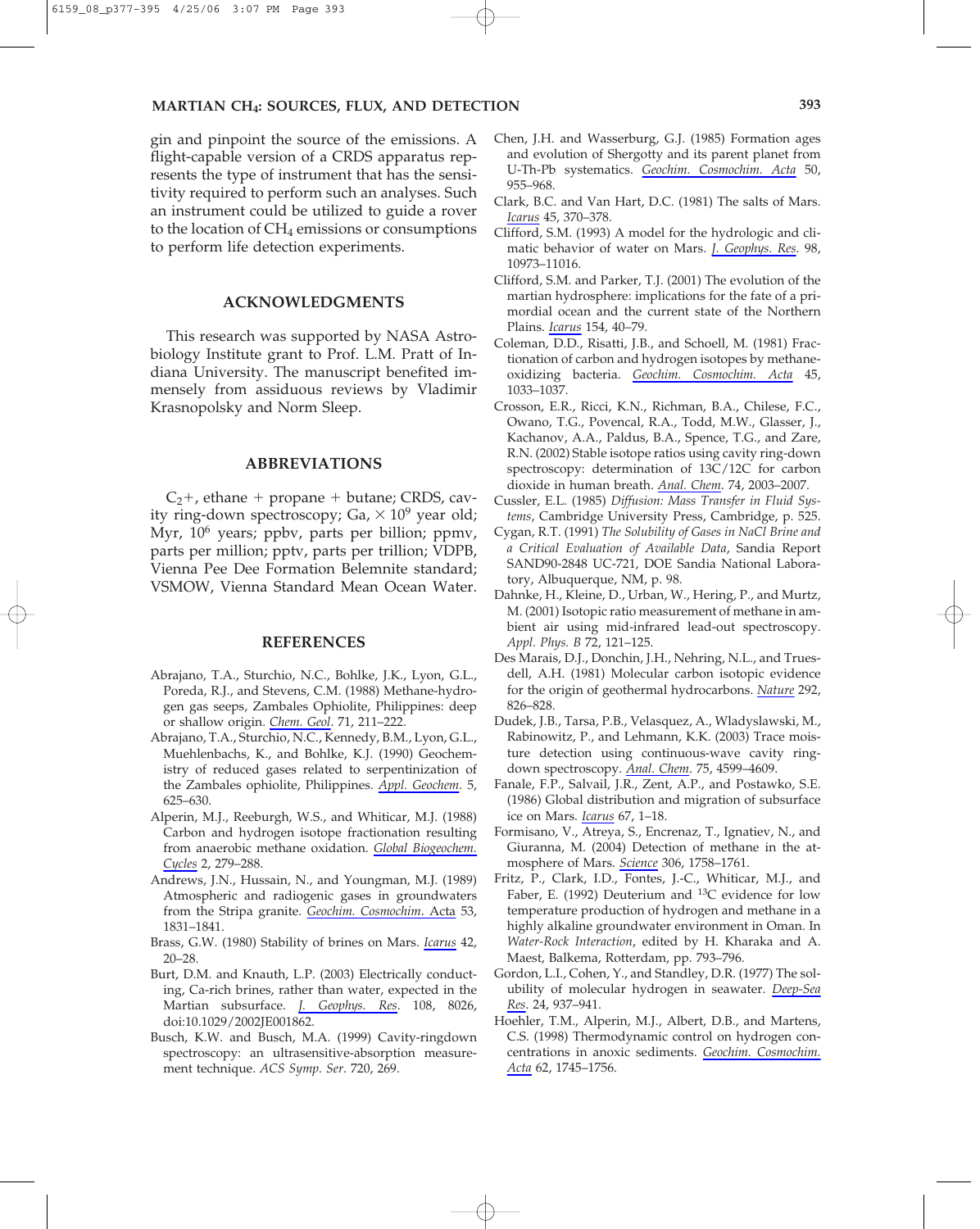- Horita, J. and Berndt, M.E. (1999) Abiogenic methane formation and isotopic fractionation under hydrothermal conditions. *Science* 285, 1055–1057.
- Hunt, J.M. (1996) *Petroleum Geochemistry and Geology*, W.H. Freeman, New York, p. 743.
- Ikeda-Fukazawa, T., Horikawa, S., Hondoh, T., and Kawamura, K. (2002) Molecular dynamics studies of molecular diffusion ice Ih. *J. Chem. Phys*. 117, 3886–3896.
- Kelley, D.S., Karson, J.A., Fruh-Green, G.L., Yoerger, D.R., Shank, T.M., Butterfield, D.A., Hayes, J.M., Schrenk, M.O., Olson, E.J., Proskurowski, G., Jakuba, M., Bradley, A., Larson, B., Ludwig, K., Glickson, D., Buckman, K., Bradley, A.S., Brazelton, W.J., Roe, K., Elend, M.J., Delacour, A., Bernasconi, S.M., Lilley, M.D., Baross, J.A., Summons, R.E., and Sylva, S.P. (2005) A serpentinite-hosted ecosystem: the Lost City Hydrothermal Field. *Science* 307, 1428–1434.
- Krasnopolsky, V.A. (2005) Some problems related to the origin of methane on Mars. *Icarus* 180, 359–367.
- Krasnopolsky, V.A. and Gladstone, G.R. (1996) Helium on Mars: EUVE and PHOBOS data and implications for Mars' evolution. *J. Geophys. Res*. 101, 15765–15772.
- Krasnopolsky, V.A. and Gladstone, G.R. (2005) A sensitive search for  $SO<sub>2</sub>$  in the martian atmosphere: implications for seepage and origin of methane. *Icarus* 178, 487–492.
- Krasnopolsky, V.A., Bowyer, S., Chakrabarti, S., Gladstone, G.R., and McDonald, J.S. (1994) First measurement of helium on Mars: implications for the problem of radiogenic gases on the terrestrial planets. *Icarus* 109, 337–351.
- Krasnopolsky, V.A., Maillard, J.P., and Owen, T.C. (2004a) Detection of methane in the martian atmosphere: evidence for life [abstract 06169]. In *Geophysical Research Abstracts* 6, EGU Congress, Katlenburg-Lindau, Germany.
- Krasnopolsky, V.A., Maillard, J.P., and Owen, T.C. (2004b) Detection of methane in the martian atmosphere: evidence for life? *Icarus* 172, 537–547.
- Kress, M.E. and McKay, C.P. (2004) Formation of methane in comet impacts: implications for Earth, Mars, and Titan. *Icarus* 168, 475–483.
- Kuznetz, L.H. and Gan, D.C. (2002) On the existence and stability of liquid water on the surface of Mars today. *Astrobiology* 2, 183–195.
- Lin, L.-H., Slater, G.F., Sherwood Lollar, B., Lacrampe-Couloume, G., and Onstott, T.C. (2005a) The yield and isotopic composition of radiolytic  $H<sub>2</sub>$ , a potential energy source for the deep subsurface biosphere. *Geochim. Cosmochim. Acta* 69, 893–903.
- Lin, L.-H., Hall, J.A., Lippmann, J., Ward, J.A., Sherwood Lollar, B., and Onstott, T.C. (2005b) Radiolytic  $H_2$  in the continental crust: nuclear power for deep subsurface microbial communities. *Geochem. Geophys. Geosyst*. 6, 10.1029/2004GC000907.
- Lippmann, J., Stute, M., Torgersen, T., Moser, D.P., Hall, J., Lin, L., Borcsik, M., Bellamy, R.E.S., and Onstott, T.C. (2003) Dating ultra-deep mine waters with noble gases and 36Cl, Witwatersrand Basin, South Africa. *Geochim. Cosmochim. Acta* 67, 4597–4619.
- Lyons, J.R., Manning, C.E., and Nimmo, F. (2005) Formation of methane on Mars by fluid-rock interaction in the crust. *Geophys. Res. Lett*. 32, doi:10.1029/2004GL022161. L13201.
- Max, M.D. and Clifford, S.M. (2000) The state, potential distribution and biological implications of methane in the martian crust. *J. Geophys. Res*. 105, 4165–4171.
- Mellon, M.T. and Jakosky, B.M. (1993) Geographic variations in the thermal and diffusive stability of ground ice on Mars. *J. Geophys. Res*. 98, 3345–3364.
- Mumma, M.J., Novak, R.E., DiSanti, M.A., Bonev, B.P., and Dello Russo, N. (2004) Detection and mapping of methane and water on Mars [abstract 26.02]. In *DPS Meeting 36*, American Astronomical Society, Washington, DC.
- Nair, H., Summers, M.E., Miller, C.E., and Yung, Y.L. (2005) Isotopic fractionation of methane in the martian atmosphere. *Icarus* 175, 32–35.
- Omar, G., Onstott, T.C., and Hoek, J. (2003) The origin of deep subsurface microbial communities in the Witwatersrand Basin, South Africa as deduced from apatite fission track analyses. *Geofluids* 3, 69–80.
- Onstott, T.C., Lin, L.-H., Davidson, M., Mislowack, B., Borcsik, M., Hall, J., Slater, G.F., Ward, J., Sherwood Lollar, B., Lippmann-Pipke, J., Boice, E., Pratt, L.M., Pfiffner, S.M., Moser, D.P., Gihring, T., Kieft, T.L., Phelps, T.J., van Heerden, E., Litthaur, D., DeFlaun, M., and Rothmel, R. (2005) The origin and age of biogeochemical trends in deep fracture water of the Witwatersrand Basin, South Africa. *Geomicrobiol. J*. (in press).
- Oremland, R.S. and King, G.M. (1989) Methanogenesis in hypersaline environments. In *Microbial Mats Physiological Ecology of Benthic Microbial Communities*, edited by Y. Cohen and E. Rosenberg, American Society for Microbiology, Washington, DC, pp. 180–190.
- Oren, A. (1999) Bioenergetic aspects of halophilism. *Microbiol. Mol. Biol. Rev*. 63, 334–348.
- Owen, T.C. (1992) Composition and early history of the atmosphere. In *Mars*, edited by H.H. Kieffer, B.M. Jakowski, C.W. Snyder, and M.S. Matthews, University of Arizona Press, Tucson, pp. 818–834.
- Oze, C. and Sharma, M. (2005) Have olivine, will gas: serpentinization and the abiogenic production of methane on Mars. *Geophys. Res. Lett*. 32, L10203.
- Price, P.B. and Sowers, T. (2004) Temperature dependence of metabolic rates for microbial growth, maintenance, and survival. *Proc. Natl. Acad. Sci. USA* 101, 4631–4646.
- Reeburgh, W.S. (2003) Global methane biogeochemistry. In *Treatise on Geochemistry, Vol. 4*, edited by R.J. Keeling, Elsevier Ltd., London, pp. 65–89.
- Rieder, R., Gellert, R., Anderson, R.C., Bruckner, J., Clark, B.C., Dreibus, G., Economou, T., Klingelhofer, G., Lugmair, G.W., Ming, D.W., Squyres, S.W., d'Uston, C., Wanke, H., Yen, A., and Zipfel, J. (2004) Chemistry of rocks and soils at Meridiani Planum from the Alpha Particle X-ray Spectrometer. *Science* 306, 1746–1749.
- Rothman, L.S., Jacquemart, D., Barbe, A., Benner, D.C., Birk, M., Brown, L.R., Carleer, M.R., Chackerian, C., Chance, K., Coudert, L.H., Dana, V., Devi, V.M., Flaud, J.M., Gamache, R.R., Goldman, A., Hartmann, J.M.,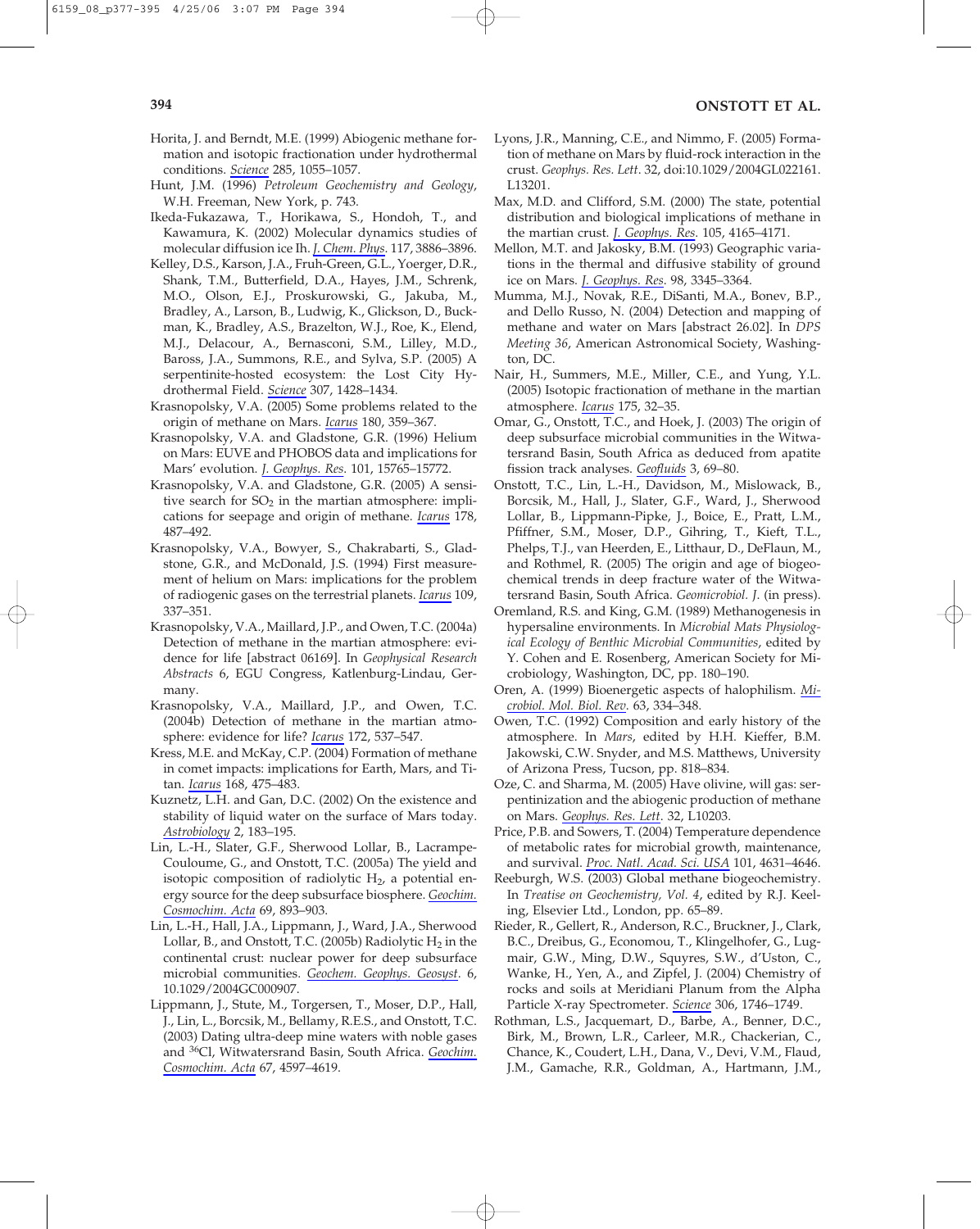Jucks, K.W., Maki, A.G., Mandin, J.Y., Massie, S.T., Orphal, J., Perrin, A., Rinsland, C.P., Smith, M.A.H., Tennyson, J., Tolchenov, R.N., Toth, R.A., Vander Auwera, J., Varanasi, P., and Wagner, G. (2005) The HITRAN 2004 molecular spectroscopic database. *J. Quant. Spectrosc. Radiat. Transfer* 96, 139–204.

- Schoell, M. (1988) Multiple origins of methane in the Earth. *Chem. Geol*. 71, 1–10.
- Seyfried, W.E., Jr. and Mottl, M.J. (1995) Geologic setting and chemistry of deep-sea hydrothermal vents. In *The Microbiology of Deep-Sea Hydrothermal Vents*, edited by D.M. Karl, CRC Press, Boca Raton, FL, pp. 1–34.
- Sherwood Lollar, B., Frape, S.K., Weise, S.M., Fritz, P., Macko, S.A., and Welhan, J.A. (1993a) Abiogenic methanogenesis in crystalline rocks. *Geochim. Cosmochim. Acta* 57, 5087–5097.
- Sherwood Lollar, B., Frape, S.K., Fritz, P., Macko, S.A., Welhan, J.A., Blomqvist, R., and Lahermo, P.W. (1993b) Evidence for bacterially generated hydrocarbon gas in Canadian Shield and Fennoscandian Shield rocks. *Geochim. Cosmochim. Acta* 57, 5073–5085.
- Sherwood Lollar, B., Westgate, T.D., Ward, J.A., Slater, G.F., and Lacrampe-Couloume, G. (2002) Abiogenic formation of alkanes in the Earth's crust as a minor source for global hydrocarbon reservoirs. *Nature* 416, 522–524.
- Sherwood Lollar, B., Lacrampe-Couloume, G., Slater, G.F., Ward, J., Moser, D.P., Gihring, T.M., Lin, L.-H., and Onstott, T.C. (2005) Unravelling abiogenic and biogenic sources of methane in the Earth's deep subsurface. *Chem. Geol*. 226, 328–339.
- Shink, B. (1997) Energetics of syntrophic cooperation in methanogenic degradation. *Microbiol. Mol. Biol. Rev*. 61, 262–280.
- Shuster, D.L., Farley, K.A., Sisterson, J.M., and Burnett, D.S. (2004) Quantifying the diffusion kinetics and spatial distributions of radiogenic 4He in minerals containing proton-induced 3He. *Earth Planet. Sci. Lett.* 217, 19–32.
- Smith, S.P. and Kennedy, B.M. (1983) The solubility of noble gases in water and NaCl brine. *Geochim. Cosmochim. Acta* 47, 503–515.
- Spinks, J.W.T. and Woods, R.J. (1990) *An Introduction to Radiation Chemistry*, Wiley, New York, p. 574.
- Stevens, T.O. and McKinley, J.P. (1995) Lithoautotrophic microbial ecosystems in deep basalt aquifers. *Science* 270, 450–454.
- Strauss, H.L., Chen, Z., and Loong, C.-K. (1994) The diffusion of H2 in hexagonal ice at low temperatures. *J. Chem. Phys*. 101, 7177–7180.
- Summers, M.E., Lieb, B.J., Chapman, E., and Yung, Y.L. (2002) Atmospheric biomarkers of subsurface life on Mars. *Geophys. Res. Lett*. 29, 2171–2174.
- Walker, H.C., Jr. and Philips, W.J. (1983) The collisional half width for the R(0) line of the 3 band of methane. *J. Appl. Phys*. 54, 4729–4733.
- Wallendahl, A. and Treiman, A.H. (1999) Geochemical models of low-temperature alteration of martian rocks [abstract 1268]. In *30th Lunar and Planetary Science Conference Abstracts*, LPI Contribution No. 964, Lunar and Planetary Institute, Houston.
- Ward, J.A., Slater, G.F., Moser, D.P., Lin, L.-H., Lacrampe-Couloume, G., Bonin, A.P., Davidson, M., Hall, J.A., Mislowack, B., Bellamy, R.E.S., Onstott, T.C., and Sherwood Lollar, B. (2004) Microbial hydrocarbon gases in the Witwatersrand Basin, South Africa: implications for the deep biosphere. *Geochim. Cosmochim. Acta* 68, 3239–3250.
- Watson, L.L., Hutcheon, I.D., Epstein, S., and Stolper, E.M. (1994) Water on Mars: clues from deuterium/hydrogen and water contents of hydrous phases in SNC meteorites. *Science* 265, 86–90.
- Webster, C.R. (2005) Measuring methane and its isotopes  ${}^{12}CH_4$ ,  ${}^{13}CH_4$ , and CH<sub>3</sub>D on the surface of Mars with *in situ* laser spectroscopy. *Appl. Optics* 44, 1226–1235.
- Welhan, J.A. and Craig, H. (1979) Methane and hydrogen in East Pacific Rise hydrothermal fluids. *Geol. Res. Lett*. 6, 829–831.
- Welhan, J.A., Faber, E., and Schoell, M. (1979) Gas chemistry and helium isotopes at Cerro Prieto. *Geothermics* 8, 241–244.
- Wong, A.-S. and Atreya, S.K. (2003) Chemical markers of possible hot spots on Mars. *J. Geophys. Res*. 108, 7-1–7- 11.
- Yan, W.-B., Dudek, J.B., Lehmann, K.K., and Rabinowitz, P. (2001) A fast innovative infrared analyzer for monitoring ultra-trace moisture in semiconductor gases. In *Technical Paper 416*, Instrumentation, Systems, and Automation Society, Research Triangle Park, NC, pp. 247–256.
- Yang, R.Q., Hill, C.J., and Yang, B.H. (2005) High temperature and low threshold midinfrared interband cascade laser. *Appl. Phys. Lett*. 87, 151109–151111.
- Yuen, G., Blair, N., DesMarais, D.J., and Chang, S. (1984) Carbon isotope composition of low molecular weight hydrocarbons and monocarboxylic acids from Murchison meteorite. *Nature* 307, 252–254.

Address reprint requests to: *T.C. Onstott Department of Geosciences Princeton University Princeton, NJ 08544*

*E-mail:* tullis@princeton.edu